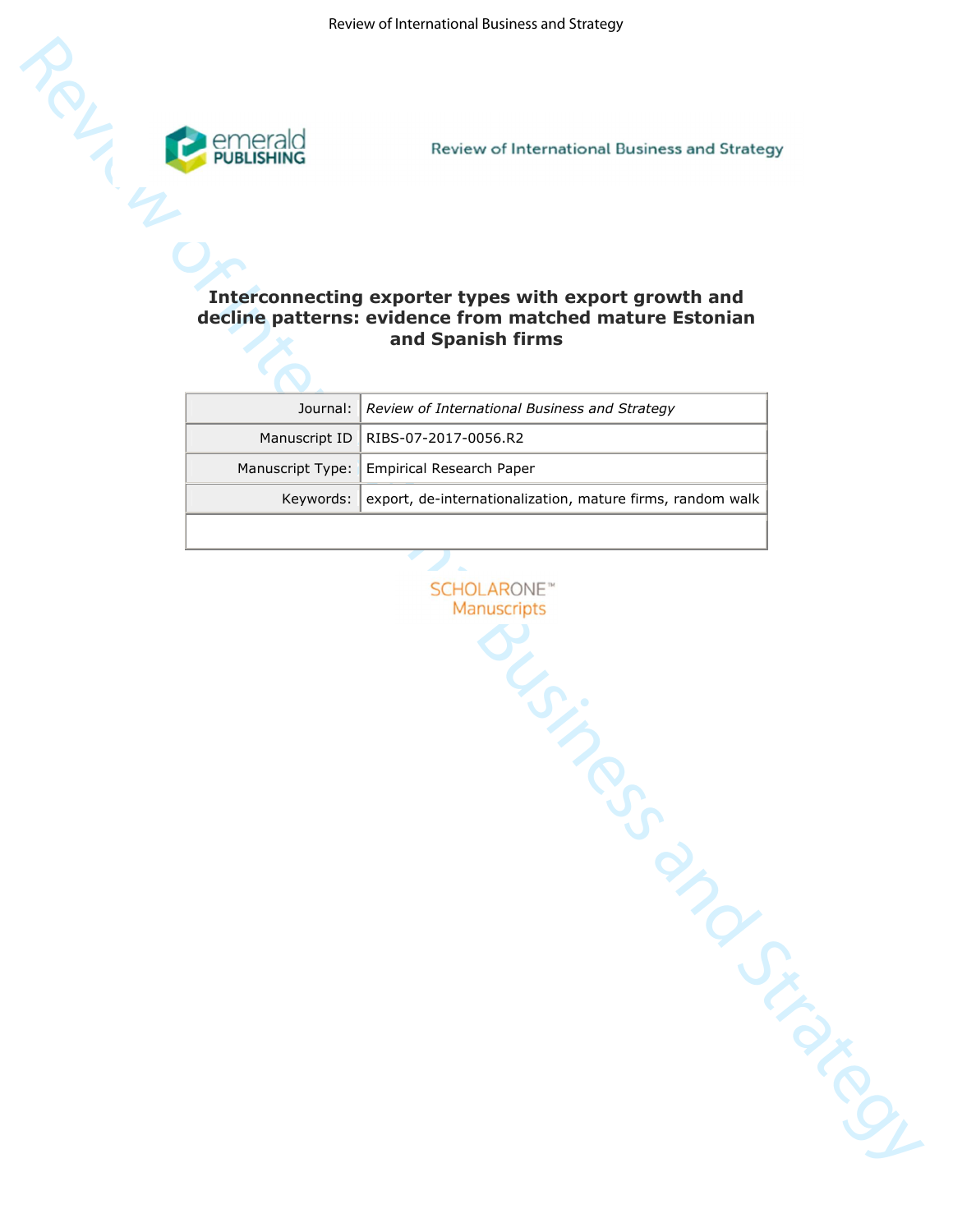# **INTERCONNECTING EXPORTER TYPES WITH EXPORT GROWTH AND DECLINE PATTERNS: EVIDENCE FROM MATCHED MATURE ESTONIAN AND SPANISH FIRMS**

# **Abstract**

*Purpose:* This paper aims to find out if different exporter types dominate among matched mature Spanish and Estonian firms and whether these types are associated with specific export growth/decline patterns.

*Design:* This study is based on firm-level data from the Estonian Business Register's database of annual financial reports and SEPI Foundation's survey on Spanish firms' business strategies. From both countries, 242 firms were included and the period 2009-2013 was chosen.

THERE ONNECTING EXPORTER TYPES WITH EXPORT GROWTH AND<br>
DETAIRE PATTERNS: EVIDENCE PROM MATCHED MATURE ESTONIAN AND<br>
SPANISH FRANSE PROM MATCHED MATURE ESTONIAN AND<br>
SPANISH FRANSE<br>
Abstrate<br>
A Morism<br>
Transmiths and Faund *Findings:* Committed exporters (with 75% or higher export shares) dominated in Estonia and experimental exporters (with export shares mostly below 10%) in Spain. While in Estonia the most frequent export growth/decline pattern encompassed four consecutive growth years, in Spain it had two consecutive growth years and then two decline years. Spanish firms' export growth/decline patterns were more random: 12 patterns out of 16 fell within the range of a random walk assumption while in Estonia only 5 patterns were within the range. Contingency existed between exporter types and export growth/decline patterns only for the whole sample.

*Originality/value:* This paper studies if committed/aggressive/active exporters experience more export fluctuations than passive/experimental exporters and how random export<br>growth/decline patterns are.<br>Keywords: export; de-internationalization; mature firms; random walk growth/decline patterns are.

**Keywords:** export; de-internationalization; mature firms; random walk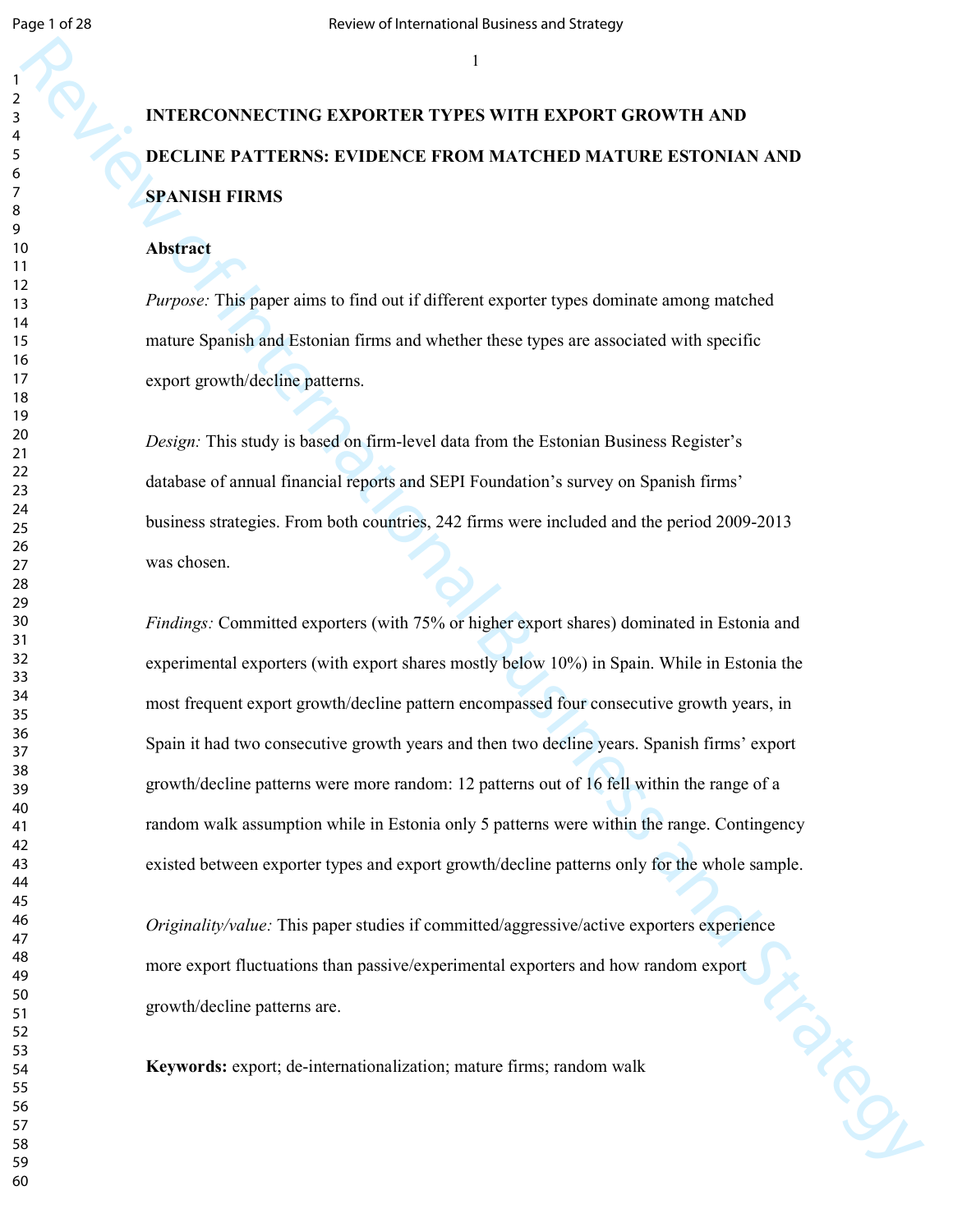## **Introduction**

Exporting has received considerable research attention already. For instance, several studies have focused on export barriers (Kahiya, 2017; Leonidou, 2004), foreign entry methods (Ciravegna et al., 2014; Johanson and Vahlne, 1990), factors affecting market selection and/or subsequent export intensity/share (Bianchi and Wickramasekera, 2016; Schlegelmilch and Crook, 1988) and export performance (Berthou and Vicard, 2015; Schwens et al., 2017).

2<br> **Extremal vectors**<br> **Extremal vectors**<br> **Extremal vectors**<br> **Extremal vectors**<br> **Extremal vectors**<br> **Extremal vectors**<br> **Extremal vectors**<br> **Extremal vectors**<br> **Extremal vectors**<br> **Extremal vectors**<br> **Extremal vectors** Despite a large number of studies on various export topics, some under-researched areas still exist. First, firms starting exporting in any particular way – for example, in terms of achieving a certain export share by a specific year – could follow a variety of different growth/decline patterns (Baum et al., 2011; Morgan-Thomas and Jones, 2009; Nummela et al., 2016; Vissak and Masso, 2015), but it has not been studied enough if committed/aggressive/active exporters experience more export fluctuations than passive/experimental exporters. Second, more attention should be paid to mature exporters (Cavusgil and Knight, 2015; Hagen and Zucchella, 2014; Schueffel et al., 2014) and their deinternationalization: exiting some or all foreign markets fully or experiencing export decline (Dominguez and Mayrhofer, 2017; Nummela et al., 2016; Trąpczyński, 2016). Third, there is a lack of comparative studies in internationalization research (Baum et al., 2011; Buckley, 2016; Schwens et al., 2017), but country-specific results could be ungeneralizable to different countries (Terjesen et al., 2016). The lack of knowledge on which exporter types and growth/decline patterns dominate in particular countries and if certain exporter types have similar long-term growth potential everywhere reduces business people's options to make optimal management and investment decisions and policy-makers' understanding whether copying relatively similar countries' successful export support measures would be advisable.

Taking into account the need to fill the above-mentioned research gaps, this paper aims to find out if different exporter types dominate among matched mature Spanish and Estonian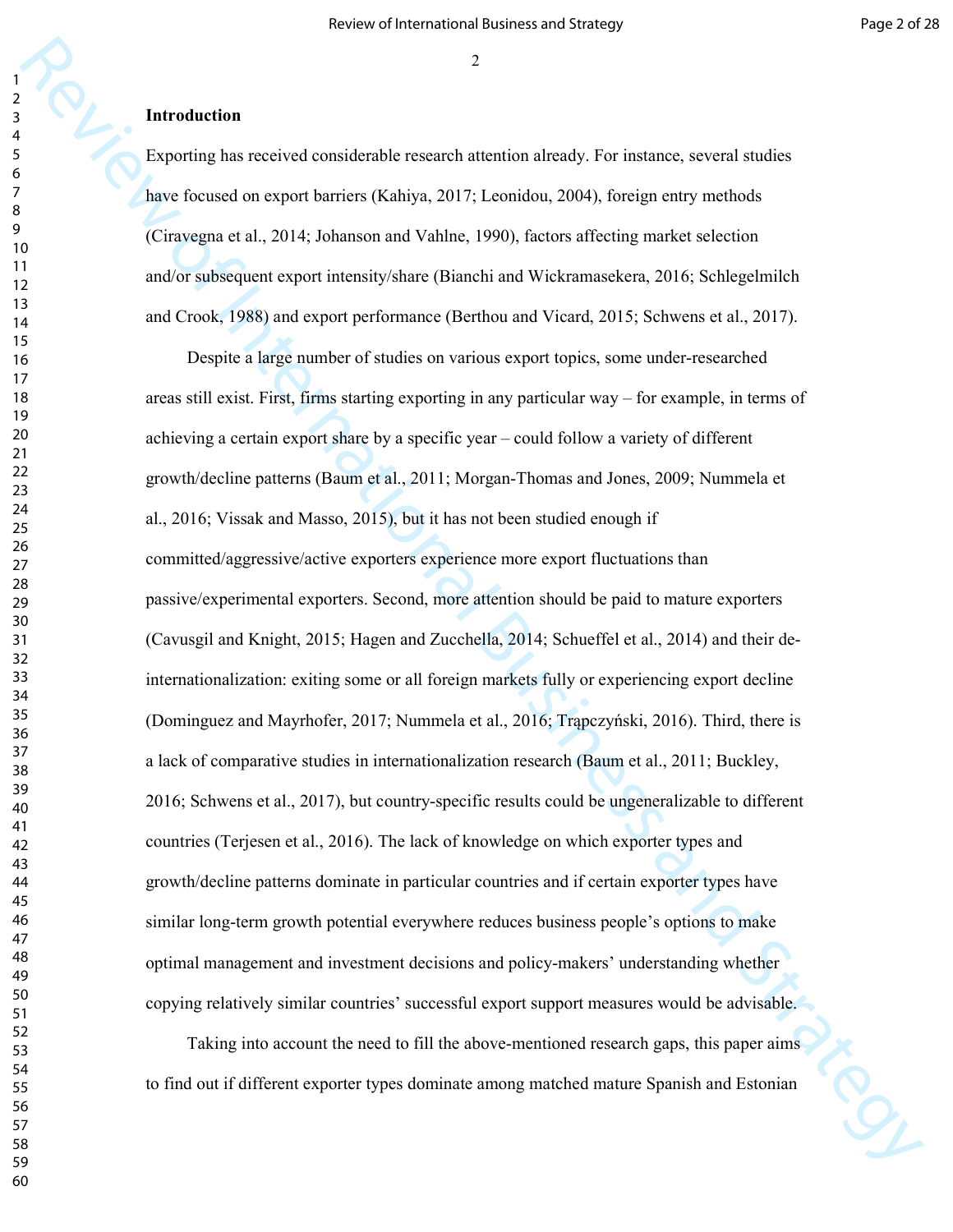Example the shocker three is the rest of the state of the state of the state of the state of the state of the state of the state of the state of the state of the state of the state of the state of the state of the state o firms and whether these types are associated with specific export growth/decline patterns. Estonia was selected due to its smallness as Schwens et al. (2017) recommended studying smaller countries and Spain as Baum et al. (2011) and Terjesen et al. (2016) stressed the importance of studying different national and/or cultural contexts: this increases the generalizability of the findings.

The paper starts from a literature review on exporter types, export and firm growth dynamics and proceeds with the description of the data and methods. After analyzing the results, some managerial, policy and research implications will be provided.

### **Literature review**

#### *Exporter types*

Several authors have classified exporters based on their export share/intensity but also some additional characteristics. Three groups can be described (see Table 1).

1. *Experimental exporters.* These firms respond to unsolicited export orders or try exporting to a few nearby countries, but their export share is minor: usually below 5-10%.

2. *Committed exporters*. They are considerably involved in exporting: their export share is high (depending on the studies, at least 40-50% or more) and managers are actively searching for international orders.

3. *Active exporters.* This firm group is located in between the two above-mentioned groups. Agreement on their export shares is missing.

# \*\*\*Table 1\*\*\*

Based on the above, it is evident that although several scholars have identified and described different exporter types, no consensus exists on how exactly they should be distinguished. Consequently, the following research question can be developed: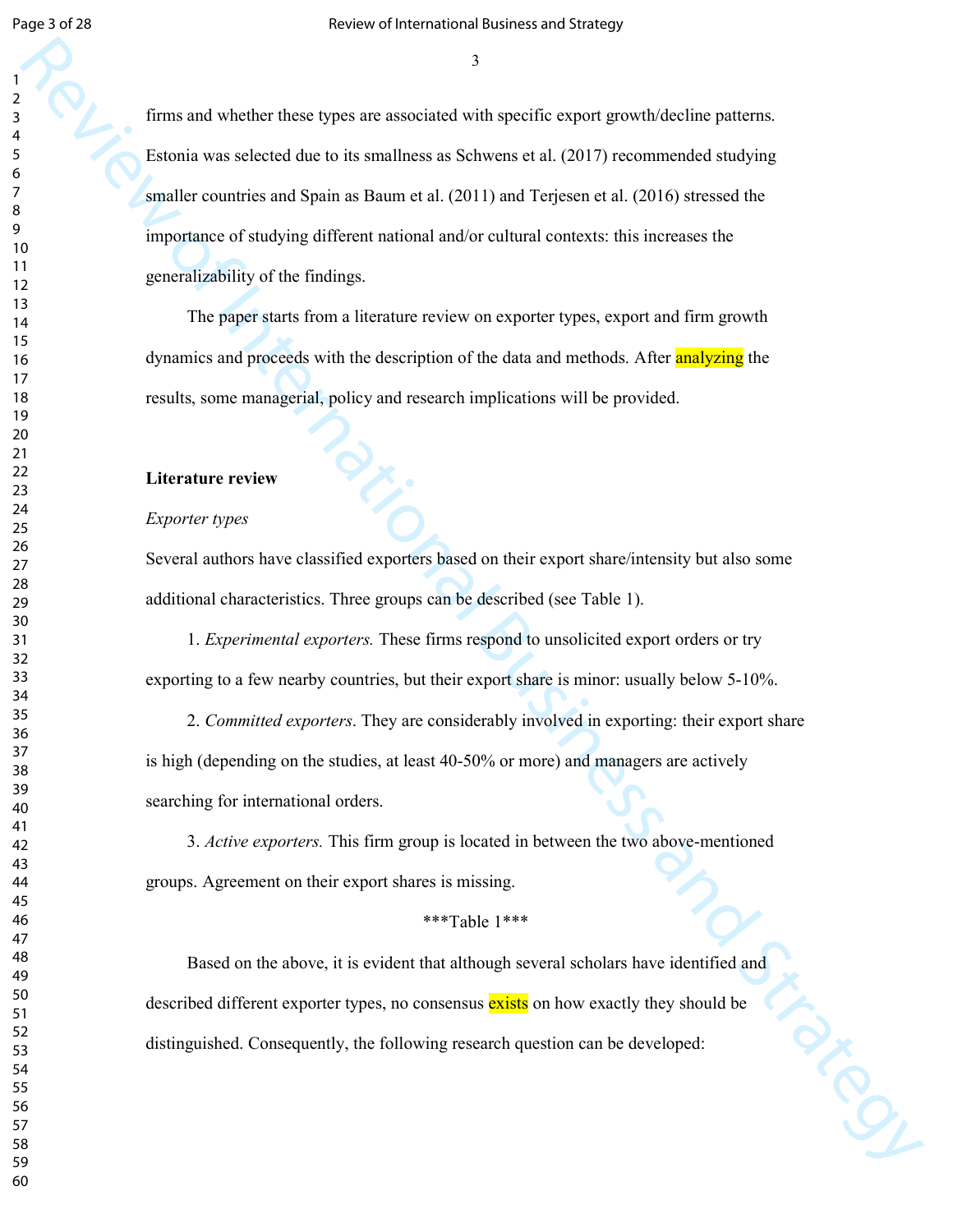*RQ1*: How many different exporter types can be detected based on firms' export shares in a specific time period?

## *Different exporter types' export dynamics*

RQ2. Here many difficient expendent by the since the defected funed of times' expect shares<br>
In a specific time period?<br>
We convert types' exposed of members<br>
No converte types' exposed of members<br>
No converte types' expo No consensus exists on how different exporters mature. In the 1970s and 1980s, several authors stated that firms follow certain stages from experimental/passive to committed/experienced/aggressive exports (Andersen, 1993; Morgan and Katsikeas, 1997; Samiee and Walters, 1991). According to Cavusgil (1980), experimental exporters usually become active and, thereafter, committed exporters. Bilkey and Tesar (1977) and Vozikis and Mescon (1985) stated that firms first fill unsolicited export orders, then export more regularly to a few closest markets, and thereafter enter additional (usually more distant) markets. Reid (1983) stated that initially, firms engage in occasional exporting only if they receive unsolicited export orders, then try indirect exporting via agents/distributors, later export directly and establish a formal export department. Finally, they establish foreign sales subsidiaries and manufacturing units and engage in licensing.

The above-mentioned "stage" models have been criticized considerably. For instance, Chetty (1999) found no considerable empirical support to Bilkey and Tesar (1977) and Vozikis and Mescon (1985). Andersen (1993) stated that the classification of firms into stages has been based too much on intuition and classification criteria are too unclear. Crick (1995) added that due to considerable overlaps in defining different stages it is only reasonable to differentiate between passive and active exporters. Samiee and Walters (1991) stressed that many mature firms still only engage in sporadic exporting with very low export shares. Morgan and Katsikeas (1997) argued that most models ignore reverse developments. Also, according to several other studies (Baum et al., 2011; Coviello, 2015; Knight and Also, according to several other studies (Baum et al., 2011; Coviello, 2013, Amgin and<br>Cavusgil, 1996; Oviatt and McDougall, 1994; Rialp et al., 2005; Zander et al., 2015), some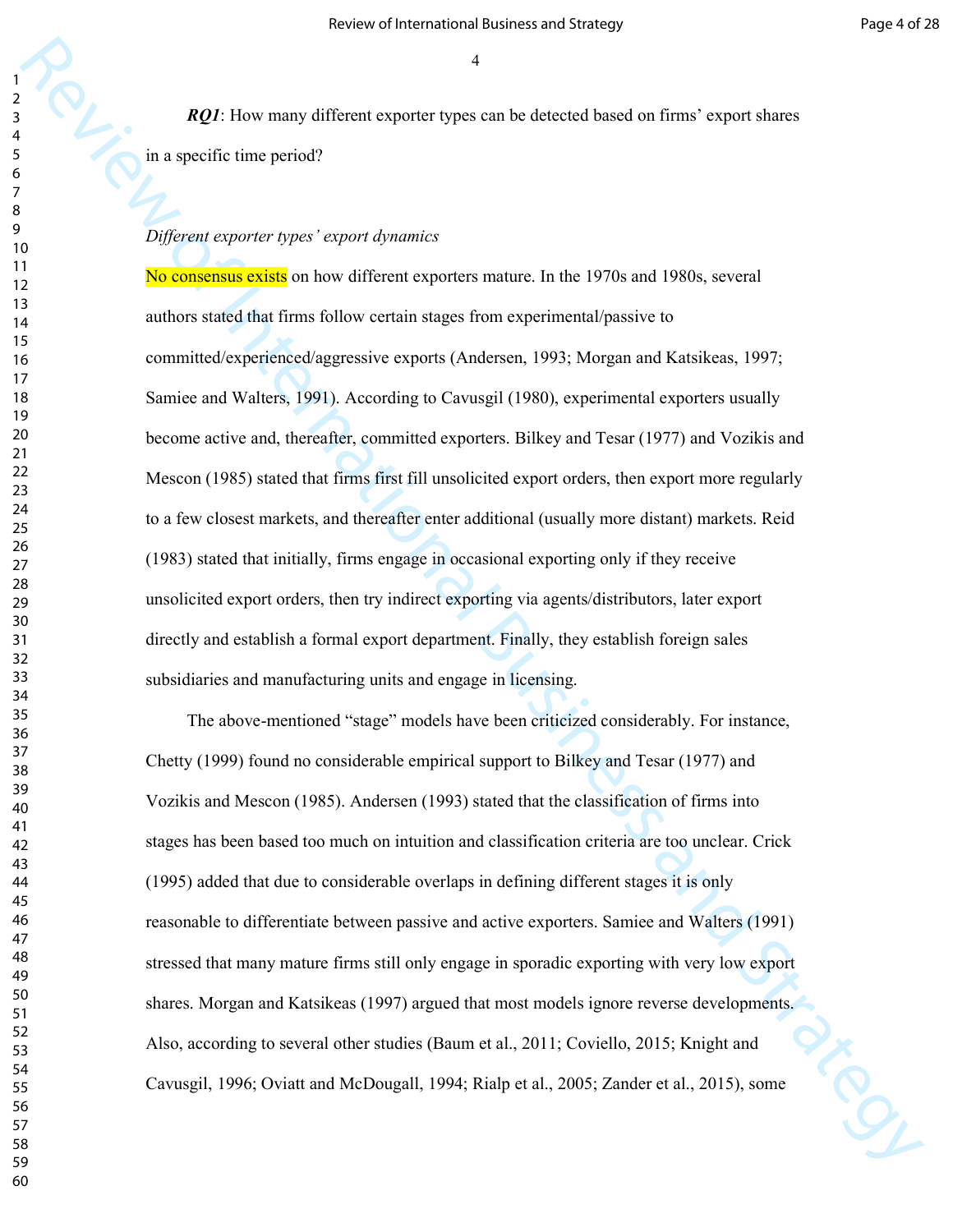Page 5 of 28 Review of International Business and Strategy

firms – especially, born globals and other international new ventures – can be very committed/experienced/aggressive almost since foundation: they skip some or all "stages" identified in earlier literature.

From expectantly, boun globals and other international now ventures - can be very<br>normalized to provide a strategy<br>review of International Business and the strategy of the main of the Strategy<br>distribution of Hermannic ex No consensus exists on whether firms' age, size, internationalization speed or other characteristics affect experiencing export fluctuations. For example, Sleuwaegen and Onkelinx (2014) found that born globals failed more frequently than other internationalizers while Schwens et al. (2017) found no relationship between internationalization speed and performance. Berthou and Vicard (2015), Figueira-de-Lemos et al. (2011) and Vannoorenberghe et al. (2016) stated that de-internationalization is more probable if firms' commitment is lower: mature and larger exporters "experiment" with foreign markets  $\frac{1}{x}$  enter and soon thereafter exit them  $\frac{1}{2}$  and experience market-specific shocks less. On the other hand, according to Buch et al. (2009), firms that export more face potentially larger foreign shocks. Finally, Vissak and Masso (2015) indicated that most firms – irrespective of age, size and foreign market commitment – experienced significant export fluctuations or even stopped exporting once or several times.

As according to the current literature, no consensus exists on whether firms belonging to different exporter types have dissimilar average export growth and/or decline rates during a certain time period, the following research question can be developed:

*RQ2*: Are there any differences between exporter types regarding export growth and/or decline?

# *Random walk assumption and firm (export) growth*

Although several factors affecting firm growth have been identified (Becchetti and Trovato, 2002; Ipinnaiye et al., 2017; Krasniqi and Mustafa, 2016), in terms of firm growth rates and patterns, in general, consensus is still lacking. Several authors have studied if Gibrat's Law is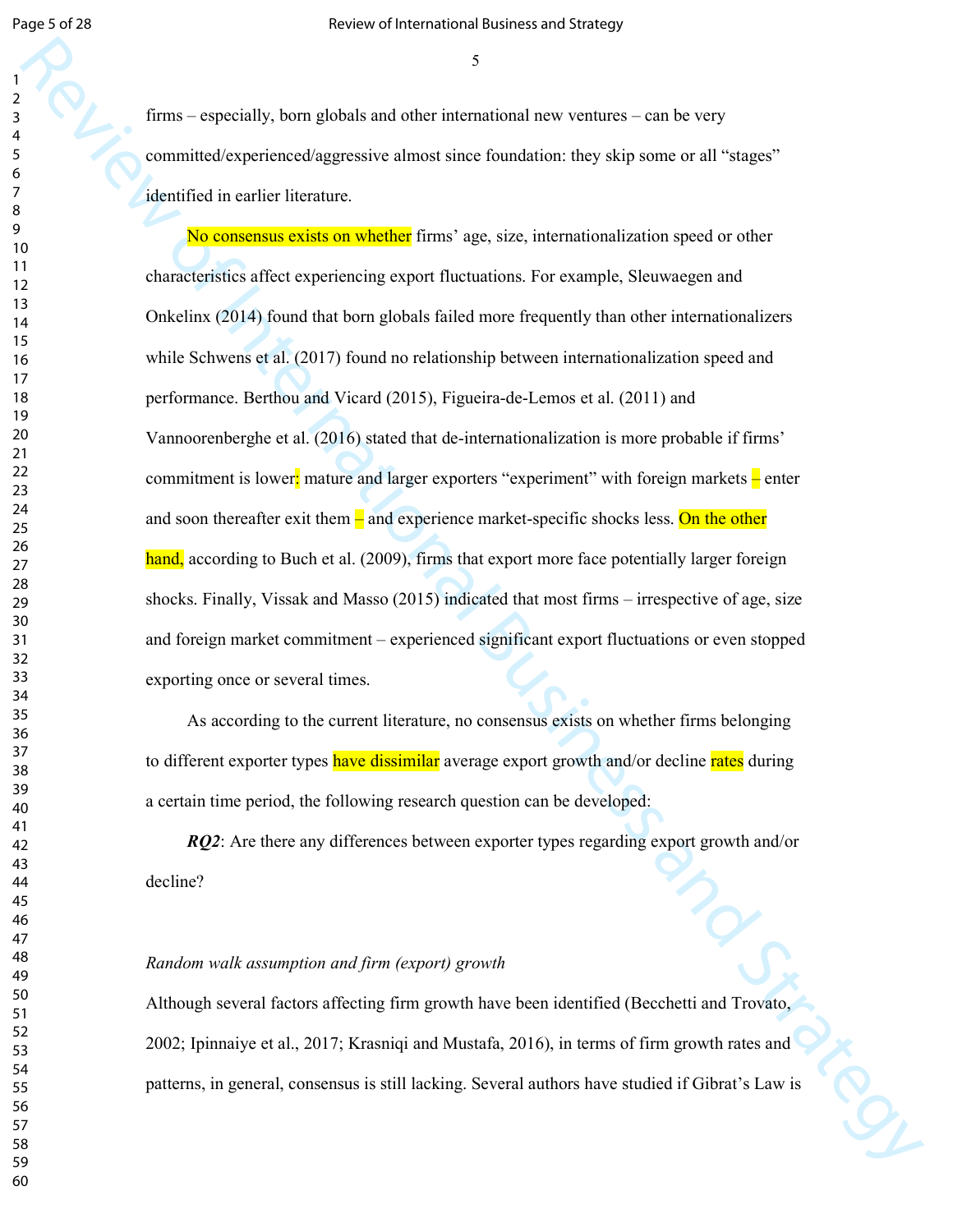valid – if firm growth rates are random and if they are uncorrelated over time (see Stam, 2010) – but results have varied. Levinthal (1991) stated that firm age and mortality lack a direct relationship and Geroski (1999: 5) argued that "corporate growth rates are random". On the other hand, Fotopoulos and Giotopoulos (2010) found that in Greece, only mediumsized, large and old firms' growth patterns were random, while Becchetti and Trovato (2002) stated the same only about larger Italian firms and Lotti et al. (2009) about mature Italian firms. According to Daunfeldt and Elert (2013), in Sweden random growth was more frequent in mature industries that had considerable group ownership and high market concentration. Finally, Cowling et al. (2015) found that in UK sales growth was distributed relatively randomly across all industries and firm types only when the economy was growing and/or stable.

whist – if inter generals raise are consistent if if they are unconvoluted to era time general methods and the strategy and methods in the sign of methods in the sign of the sign of the sign of the sign of the sign of th Coad et al. (2013) proposed that firm growth could follow a random walk: an assumption that all growth patterns – either above-median growth or below-median growth that they called decline – have equal occurrence probabilities **among** a sample of 2184 UK start-ups. As they studied a four-year period, they could identify 16 different sales growth patterns (for instance, growth-growth-decline-growth and decline-growth-decline-growth), each with a 6.25% theoretical occurrence share. As the respective patterns' actual shares varied between 5.31-7.55%, they rejected the random walk hypothesis but still mentioned (Ibid.: 626) that "growth rates appear to be close to random" and (Ibid.: 628) "firms experience every possible combination of growth and decline". Moreover, in a later study (Coad et al., 2016) they stated that researchers' ability to predict firms' growth rates decreases over time: with every following year, growth and decline become more random. Their work has been criticized (see Derbyshire and Garnsey, 2014), but due to the lack of<br>consensus in international business studies regarding mature exporters' growth/decline<br>patterns, some issues still need investigatio consensus in international business studies regarding mature exporters' growth/decline patterns, some issues still need investigation.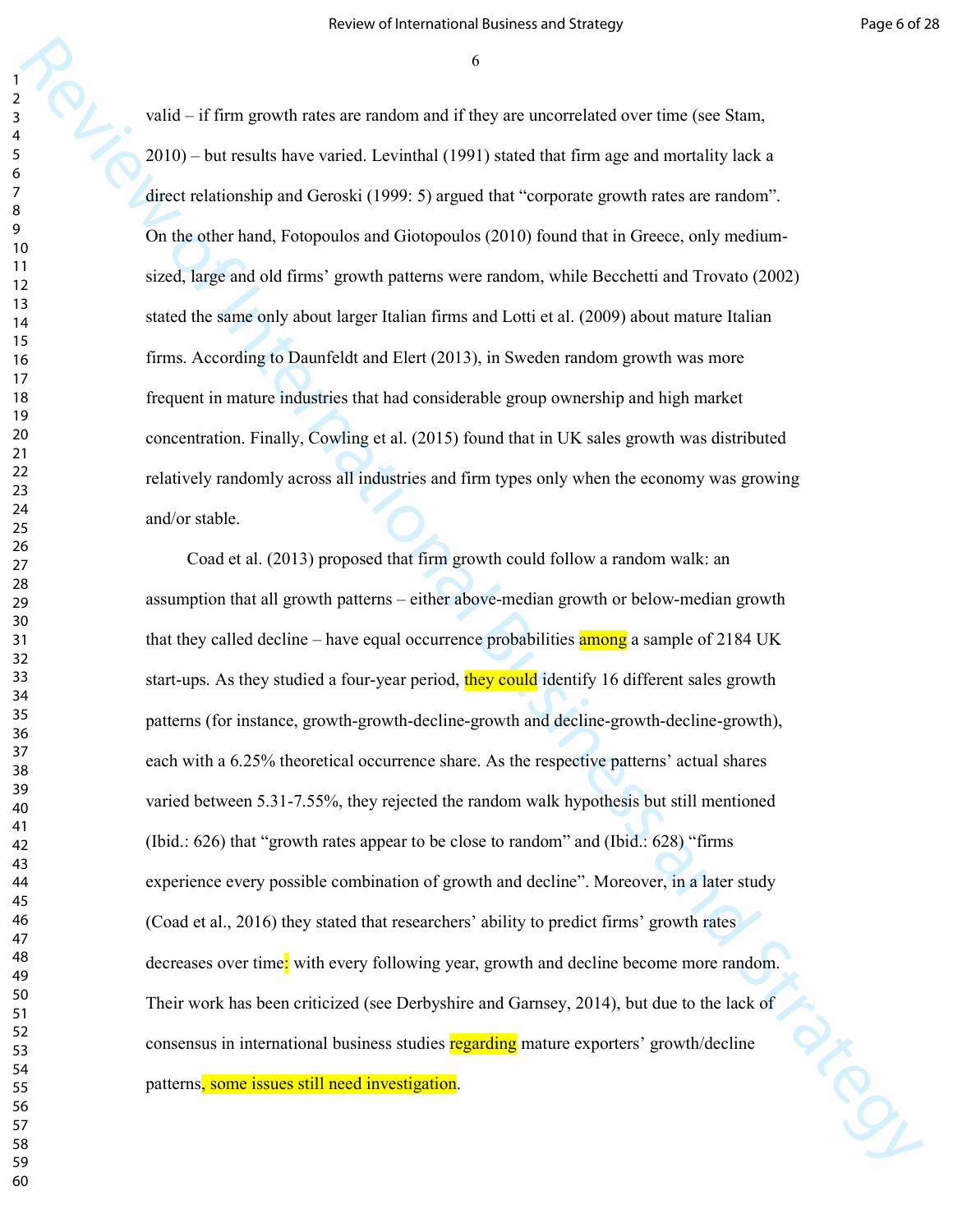As it has not been studied if firms' export growth/decline patterns follow a random walk or not, the following research question can be developed:

*RQ3*: What is the frequency of different export growth/decline patterns and do they follow a random walk?

Due to the lack of studies on whether any interconnections exist between exporter types and export patterns – for instance, if some exporter types usually experience a certain growth/decline pattern – the following research question can be asked:

*RQ4*: Are a) exporter types based on export share and b) export growth/decline patterns interconnected?

#### **Data and methods**

 $\overline{a}$ 

As a has not been shaded if firms' expect goes give this deviation radius a cardion<br>with or not, the following research question can be developed.<br>
Review of Internation with  $\theta$  is the following columns of different cap This study is based on firm-level data from the Estonian Business Register's database of annual financial reports and SEPI Foundation's survey on Spanish firms' business strategies. Both datasets encompass data of all firms' total and export turnovers, but also information about their foundation year and industry. The choice of the period 2009-13 was motivated by the following aspects: 1) a four-year<sup>1</sup> period was selected to follow the method of Coad et al.  $(2013)^2$ , 2) this was the only available period encompassing four consecutive years as in Estonia, annual reports became available in digitalized format in 2009 and as data from 2014 were not fully available yet at the time of writing the article. Only manufacturing firms were analyzed, as such firms are the most active exporters (Lejárraga and Oberhofer, 2015).

First, Spanish data were procured. Then, the Estonian whole population data were used to find an exact match to each Spanish firm based on its manufacturing sub-sector and size.

 For calculating EXG for any year, data from the preceding year were also necessary.

Based on median turnover in 2009-13, they were classified as micro-, small or medium-<br>
<sup>1</sup>For calculating EXG for any year, data from the preceding year were also necessary.<br>
<sup>2</sup>Differently from Coad et al. (2013), in thi <sup>2</sup> Differently from Coad et al. (2013), in this study, decline was defined as a growth rate <0%, not a **below**median growth rate, as in international business studies, decline is usually perceived as a lack of growth. In this sample, the rate was never exactly 0%.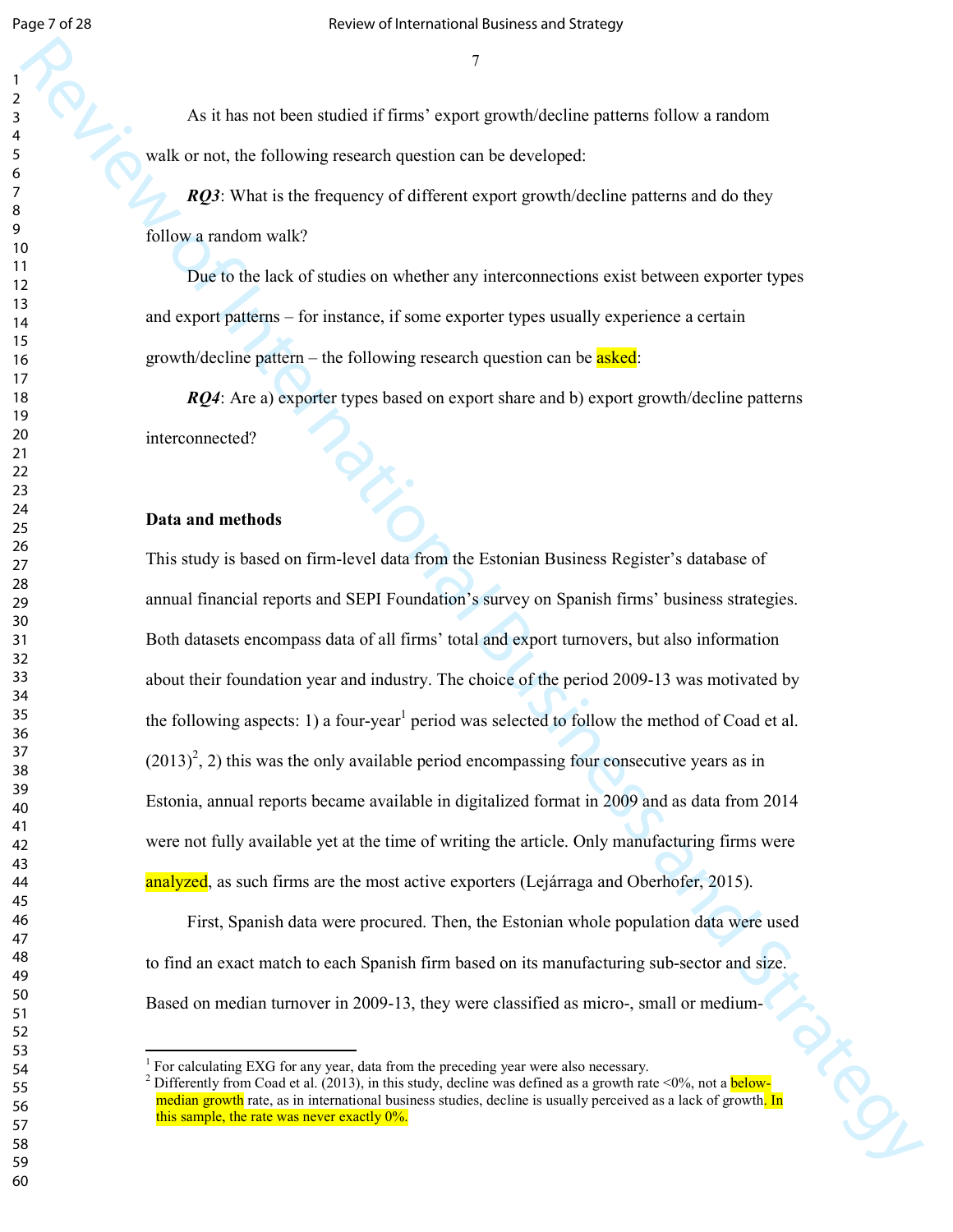sized<sup>3</sup>. All included firms were at least 10 years old in 2009 following the suggestions of Baum et al. (2011), Burgel and Murray (2000) and Coad et al. (2016), but their ages were not matched in more detail.

Table 2 documents the frequencies of observations from specific manufacturing subsectors. From both countries, 242 firms were analyzed. It was impossible to use more observations due to the lack of suitable matches.

\*\*\*Table 2\*\*\*

Two types of variables were calculated for each firm:

1. export share (EXS;  $\frac{\%}{\%}$ ) as (Export turnover<sub>t</sub>/Total turnover<sub>t</sub>)×100;

2. export growth  $(EXG; % )$  as  $((Export turnover<sub>t</sub> - Export turnover<sub>t-1</sub>)/Export turnover<sub>t</sub>$  $_1$ )×100.

The former was necessary to **identify** exporter types and the latter to distinguish between export growth/decline patterns. To avoid outliers, the maximum positive EXG was set to 500%. Moreover, firms that had completely exited all foreign markets were excluded because their export growth rate after re-internationalization would equal to infinity.

steed". All methods finance were at least 10 years of the 2009 informing the singercises of Theorem et al. (2011), Turnpos and Continent Continent Continent Continent Continent Continent Continent Continent Continent Cont Exporter types were determined with k-means cluster analysis (Chiang and Mirkin 2010) by using the values of EXS from 2010-2013. The best solution was chosen based on the first local maximum of the Caliński and Harabasz (1974) pseudo-F statistic: the ratio of between-cluster and within-cluster variance. All observations were considered together (n=484) in the cluster analysis, as this enabled comparing the frequency of the same types through countries. A chi-square contingency test was conducted to find out whether exporter types were differently associated with the studied firms' country of origin. Also, exporter

 $\overline{a}$ 

types were compared in respect to their export growth by applying a k-sample median test.<br>
The compared in respect to their export growth by applying a k-sample median test. <sup>3</sup> Median turnover (MT)  $\leq$  2, 2 \times MT  $\leq$  10 \cdot MT  $\leq$  50 million EUR, respectively, according to the EU recommendation 2003/361.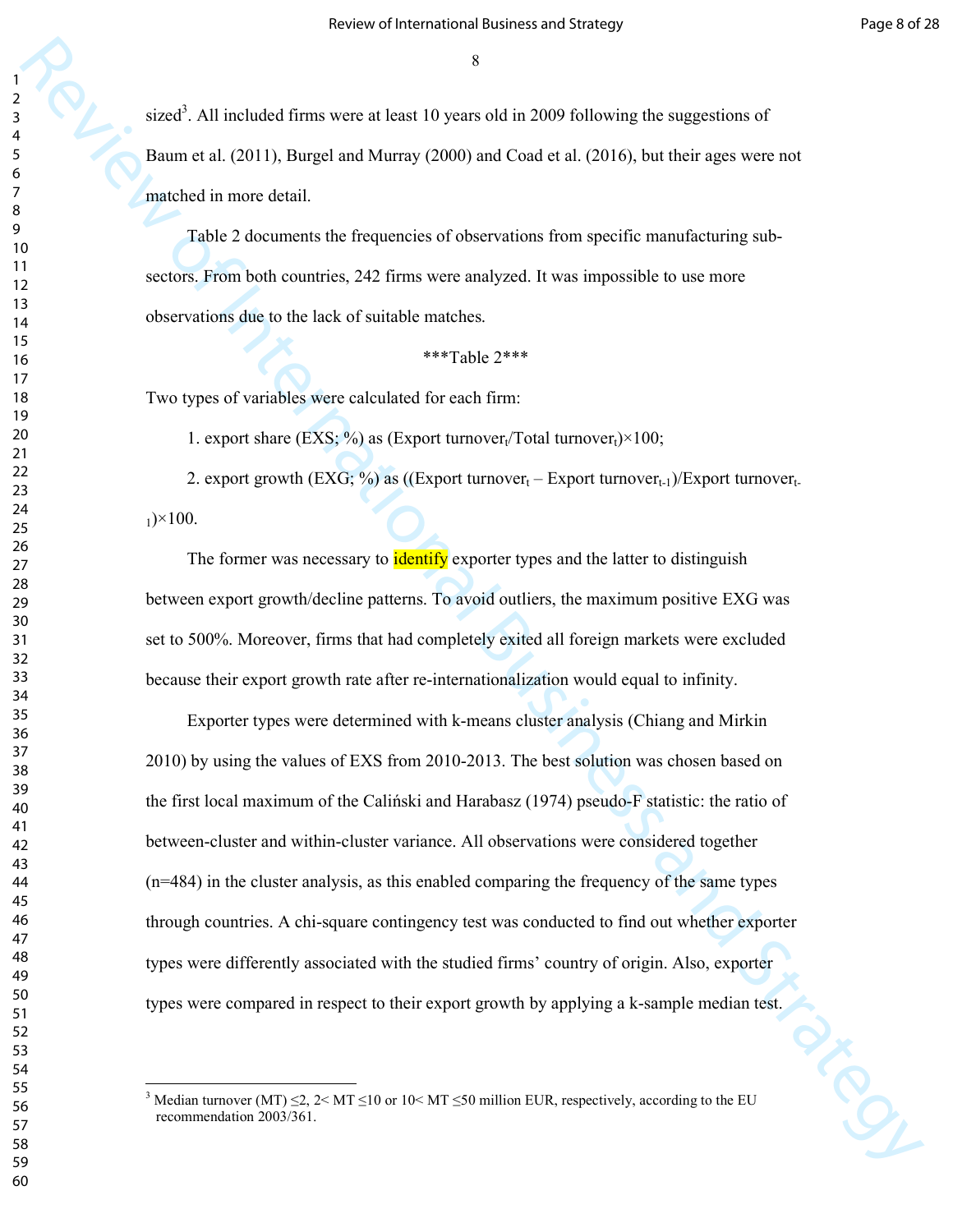Lingtont generation pathers (1873) or ved determined meaningly by assumining<br>where everyon generation dependent (2CAC) on each operation generation galacean simulation of the particular pathers are considered by the consi Export growth/decline patterns (EGPs) were determined manually by accounting whether export growth occurred  $(EXG>0)$  in each specific year during the studied period. The combinations of growth  $(EXG>0)$  and decline  $(EXG<0)$  situations from a consecutive four-year period can result in  $2^4$ =16 different patterns, each with a theoretical 1/16=6.25% share based on the random walk assumption (Coad et al., 2013). It was compared which patterns followed random walk: **for that, their** actual share had to fall in the binomial proportion 95% confidence interval of  $6.25 \pm 2.16$ %: a range of 4.09-8.41% for the whole sample<sup>4</sup>. Finally, a chi-square contingency test was conducted to investigate whether exporter types and EGPs were associated. The study designs were also summarized in Appendix 1.

## **Results and discussion**

 $\overline{a}$ 

## *Exporter types detected based on their export share*

The k-means cluster analysis resulted in the first local maximum of pseudo- $F=1790$  at  $k=3$ . Three very highly distinguishable clusters existed (see Table 3). 43.6% of the whole sample (Type 3) exported mostly less than 10% of their annual revenue, so they could be called "experimental exporters" (Cavusgil, 1980, 1984; Czinkota, 1982; Czinkota and Johnston, 1981; Gankema et al., 2000), "sporadic exporters" (Samiee and Walters, 1991), "passive exporters" (Pavord and Bogart, 1975) or "reluctant internationalizers" (Morgan-Thomas and Jones, 2009).

## \*\*\*Table 3\*\*\*

The second largest group's (31.8%; Type 1) export shares exceeded 75% for all years. So, they had some characteristics of "committed exporters" (Cavusgil, 1980, 1984; Gankema et al., 2000) although their export shares were even higher. Moreover, they could be called "experienced exporters" (Czinkota, 1982; Czinkota and Johnston, 1981), "aggressive

<sup>&</sup>lt;sup>4</sup> For each country's subsample, the range was 3.2-9.3% as decreasing the number of observations widens the interval.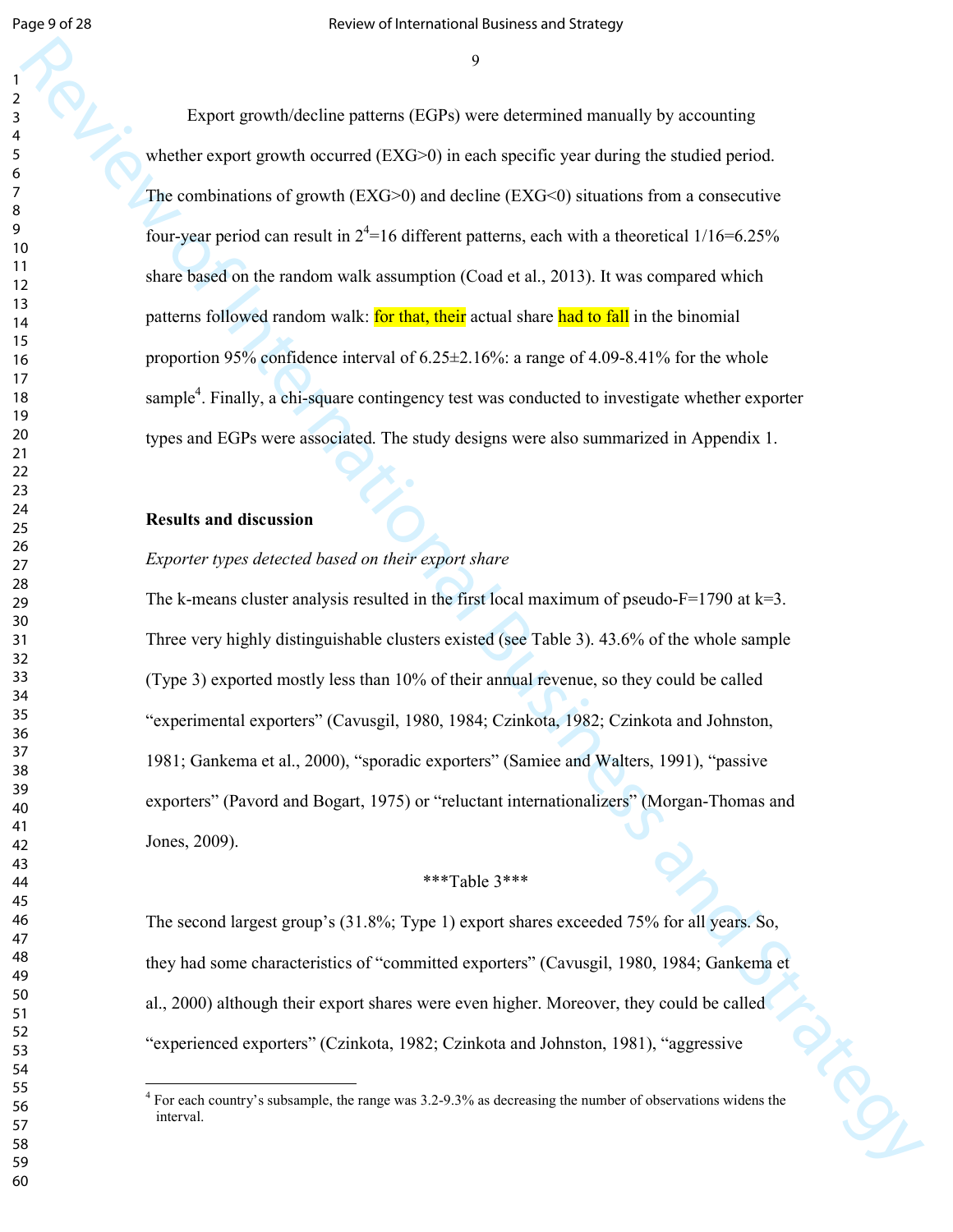exporters" (Pavord and Bogart, 1975) or, in some cases, "rapid internationalizers" (Morgan-Thomas and Jones, 2009).

The smallest group's (24.6%, Type 2) export shares were around 39-48%. These firms could be called "active exporters"<sup>5</sup> (Cavusgil, 1984; Gankema et al., 2000), "minor exporters" (Pavord and Bogart, 1975), "semi-experienced exporters" (Czinkota, 1982; Czinkota and Johnston, 1981) or "regular internationalizers" (Morgan-Thomas and Jones, 2009).

23<br>
Review of Christian and Dispart, 1975) vs. at some cases, "nepth internationalizers" (Morgan-<br>
Thermatical International Business and Strategy and Strategy and Strategy and Strategy and Strategy and Business and Busin While in Spain, 59.5% of firms belonged to Type 3 (experimental exporters) and only 14.5% to Type 1 (committed exporters), in Estonia, 49.2% of firms belonged to Type 1 and only 27.7% to Type 3. Only the shares of active exporters were relatively similar in Estonia and Spain: 23.1% and 26.0% respectively. Such differences could have been caused by differences in country sizes, as the Estonian domestic market is very small compared to the Spanish market (in terms of domestic population, 1.3 and 46.1 million, respectively) and thus, Estonian firms need to become more **international** if they wish to grow and survive.<sup>6</sup>

## *Differences between exporter types regarding export growth and/or decline*

In 2010-2011, all exporter types' export growth was much higher in both countries than in 2012-2013 (see Table 4). This is normal due to the recovery from the Great Recession (2008- 2009) as economic shocks tend to result in export decline (Berthou and Vicard, 2015; Buch et al., 2009). An important finding is that based on the 3-sample median test, no significant differences existed between these exporter types' median export growth rates for any of the

 $\overline{a}$ 

<sup>&</sup>lt;sup>5</sup> Cavusgil (1980) and Gankema et al. (2000) set such firms' maximum export share to 39% but according to Cavusgil (1984), firms with higher export shares could be also called active exporters. Moreover, Morgan-Thomas and Jones (2009) stated that regular exporters' export share should be 10-50%.

<sup>&</sup>lt;sup>6</sup> These countries' export shares of goods per GDP also differed: according to IMD (2017), in 2016 they were 56.93% (in Estonia) and 23.33% (in Spain). Moreover, in Estonia exports per capita were higher than in Spain: 10008 and 6185 USD, respectively. In absolute terms, Spain exported more: its exports of goods were 287.42 billion USD but in Estonia only 13.17 billion.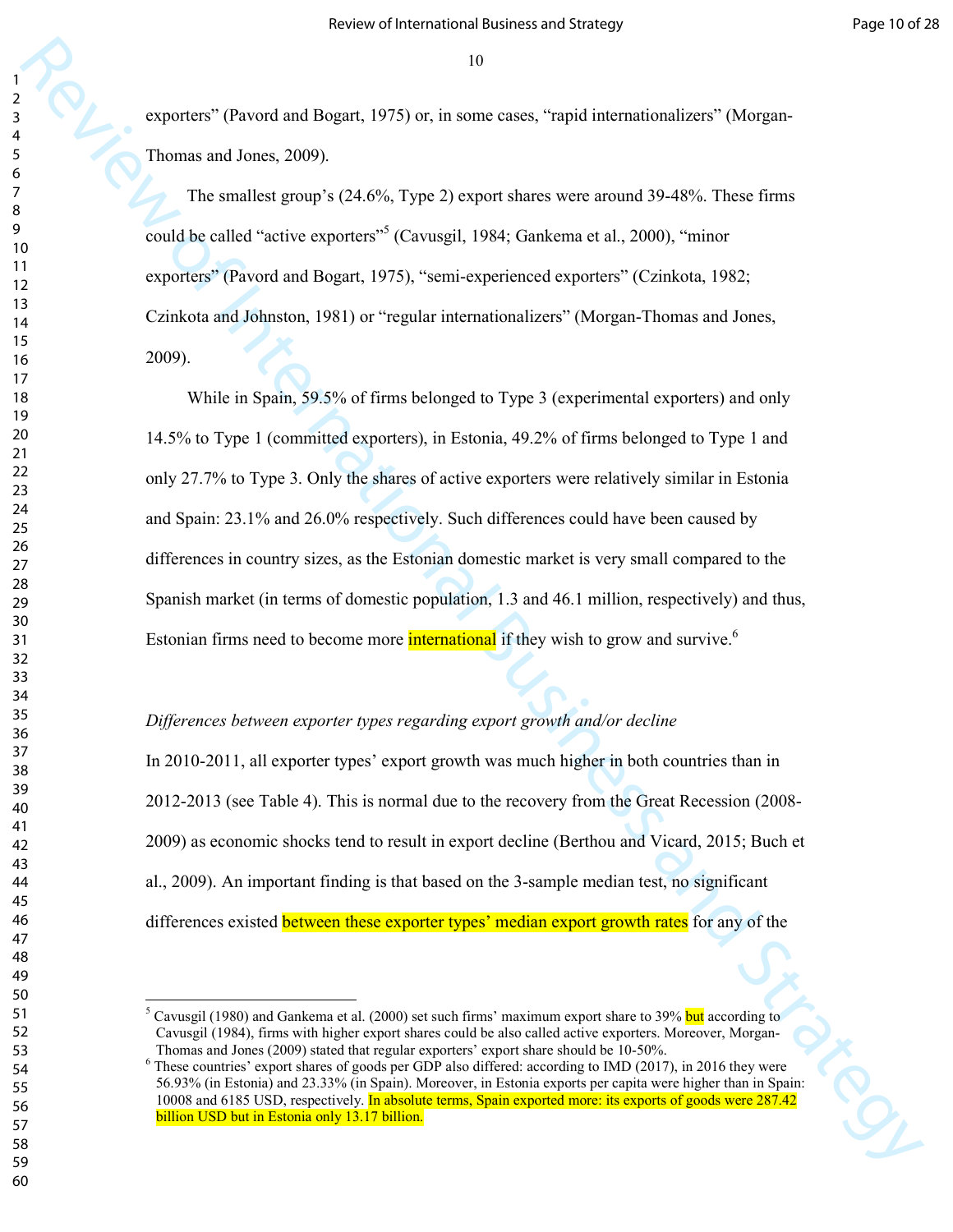studied years (also in case of studying the two countries separately). Thus, export growth and decline did not vary through these exporter types.

\*\*\*Table 4\*\*\*

*The frequency of different export growth/decline patterns and a comparison with a random walk assumption* 

33<br>
Studied years (given in case of simplying the two extentions separately). Thus, expeditigented and<br>
decline the leat only through three experimelytics:<br>  $\frac{1}{2}$ <br>
The *Frequency of Afglice of Leasing Strategy and Str* Sixteen theoretical export growth/decline patterns (EGPs) are outlined in Table 5. Based on the random walk assumption (Coad et al., 2013) each of them should have had the same 6.25% share. According to the findings, the actual share was 4.1-8.4% for only 8 EGPs in the whole sample. In Estonia and Spain separately, respectively, 5 and 12 of patterns fell within the range of 3.2-9.3%. In Spain, 3 EGPs even had a share of 6.2%. Thus, export growth was not explained by the random walk assumption, although Spanish firms' results were quite close to being random similarly to the assumption of Geroski (1999).

# \*\*\*Table 5\*\*\*

In the whole population, the most frequent pattern was EGP1 – serial growth during all four years – followed by EGP6: two growth years and then two decline years. EGP1 was the most frequent in Estonia and EGP6 in Spain. In Estonia, the standard deviation of EGPs' shares was much higher than in Spain, offering additional proof that Estonian firms' export growth was less random than in Spain. According to the evidence, export fluctuations were frequent (Vissak and Masso, 2015): only 16.1% of Estonian and 8.3% of Spanish firms experienced positive export growth for all four years (see Table 5).

*Interconnections between exporter types based on export share and export patterns based on export growth and/or decline*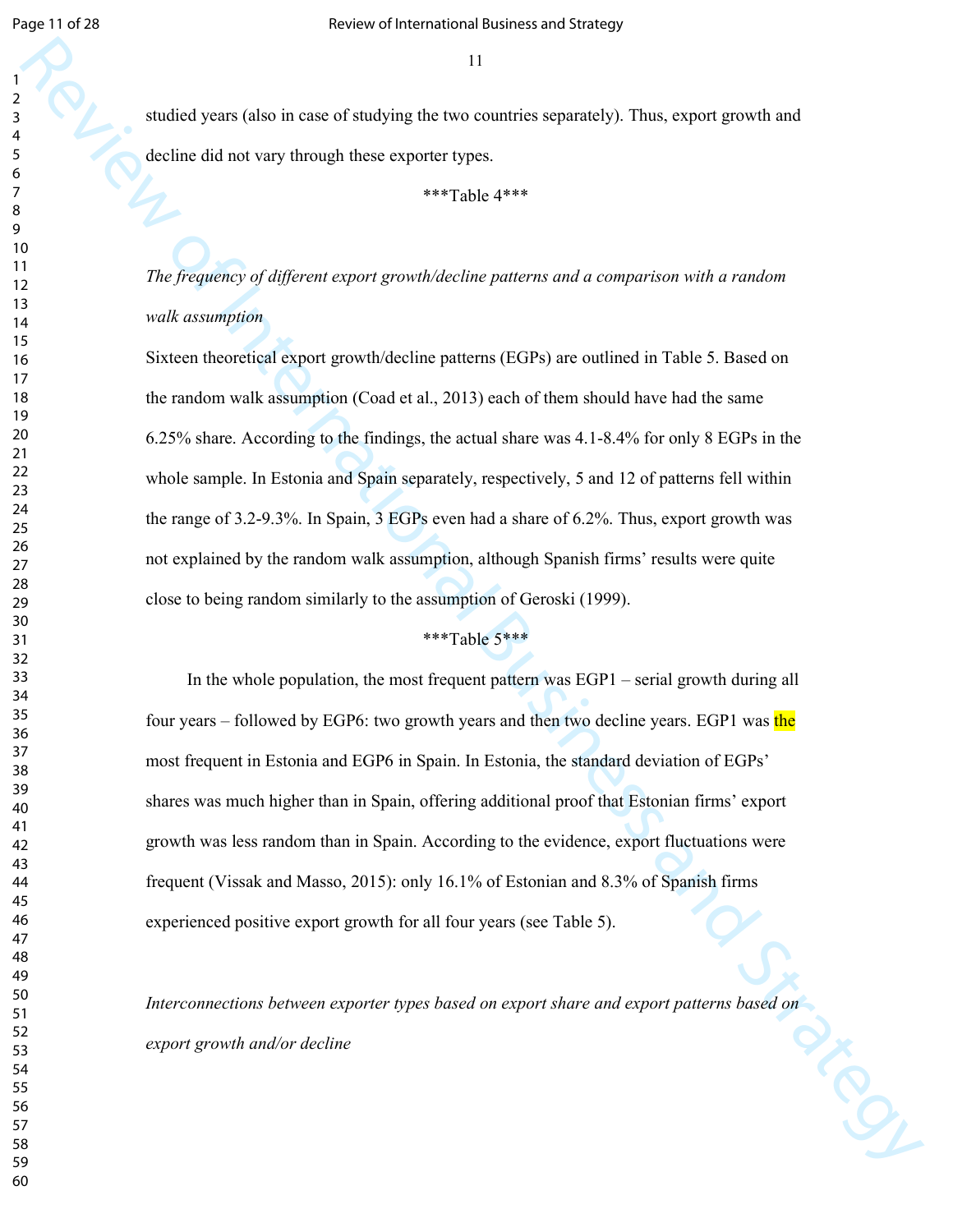22<br>
Continguous exacts between steps to the system and sequent policine policine for the whole<br>
survey be more for Tariwin and Strategy (see Tariko 6). Type 1 - commutine beyonds<br>
we are saidly shown between the system of Contingency existed between exporter types and export growth/decline patterns for the whole sample, but not for Estonia and Spain separately (see Table 6). Type 1 – committed exporters – were mainly characterized by EGPs 1, 2, 3 and 6 in Estonia and 1, 3, 5 and 6 in Spain. Most of these patterns were characterized by at least three growth years, only EGP6 encompassed two growth years. In case of Type 2 (active exporters), a similar tendency existed: EGPs 1, 2, 6 and 16 dominated in Estonia and 1, 3, 5, 6, 9 and 14 in Spain. Both EGP14 and EGP16 encompassed two growth years while EGP9 had only one growth year. Type 3 (experimental exporters) was characterized by a much more even distribution of EGPs. Thus, if a firm's international commitment is very low, its exporting is relatively sporadic/occasional (Berthou and Vicard, 2015; Vannoorenberghe et al., 2016): it witnesses high fluctuations of export revenues from total revenue.

\*\*\*Table 6\*\*\*

# **Conclusions**

The results showed that Spain and Estonia differed in terms of the share of different exporter types: while in the former, most firms were experimental exporters while committed exporters were relatively rare, in the latter, the situation was the reverse. Only active exporters had relatively similar shares in both countries. Export growth rates differed in Estonia and Spain, but no statistically significant differences existed between committed, active, and experimental exporters' median export growth rates.

Policy-makers should take into account that smaller countries could have a much higher share of committed exporters than larger countries. Thus, they should not simply try to copy larger countries' export policies and vice versa as committed and experimental exporters could differ in terms of other export characteristics (for instance, in terms of geography).<br>Also, the high share of committed exporters in Estonia could mean that export support<br>14 increase their survival as they have hig Also, the high share of committed exporters in Estonia could mean that export support measures could increase their survival as they have higher export shares. As in Spain,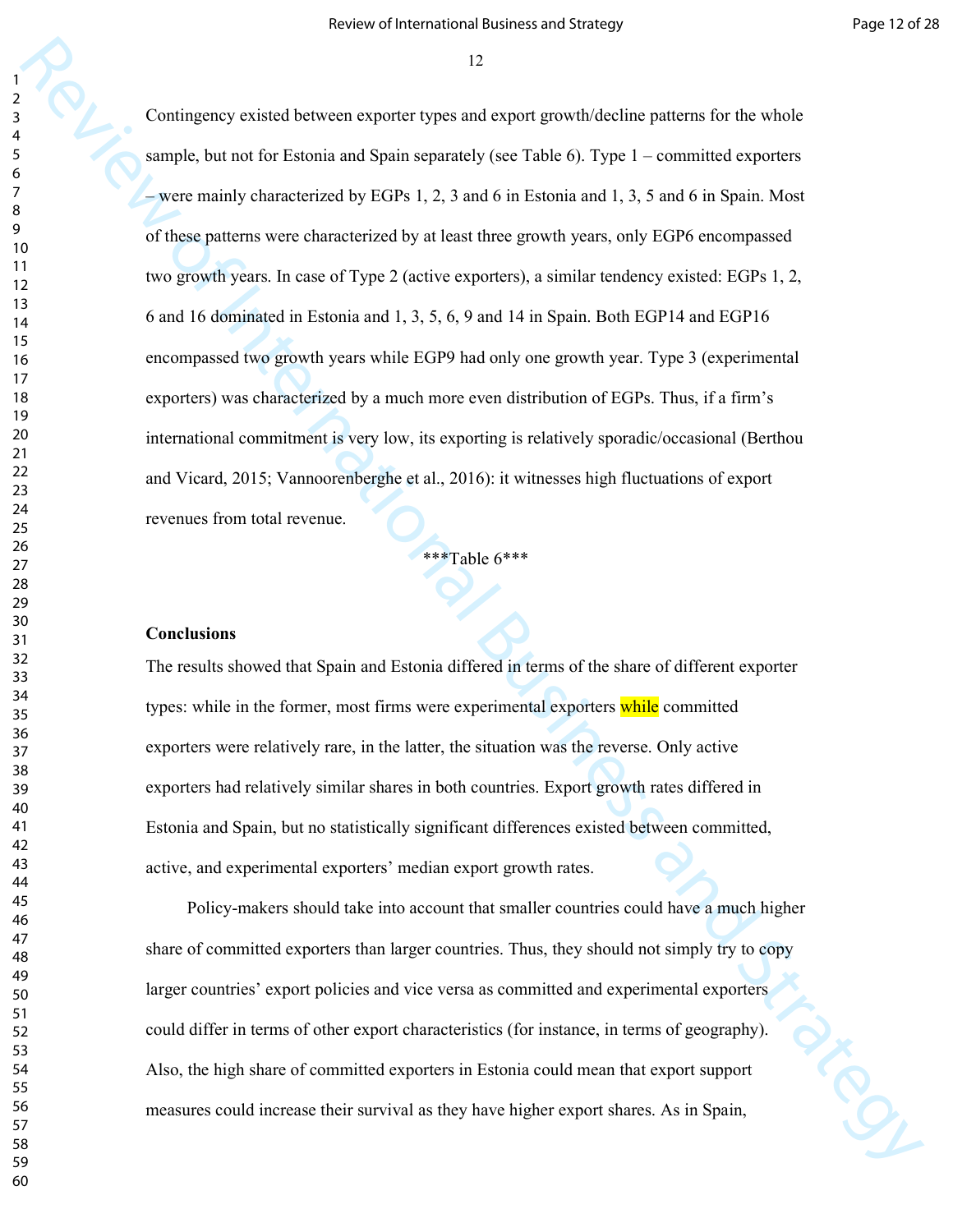internationally less committed firms dominate, such policy measures might affect their survival possibilities less, but could still **help them to** achieve (sustainable) export growth.

De-internationalization was frequent in both countries: only 16.1% of Estonian and 8.3% of Spanish firms experienced positive export growth for all four years. In terms of 16 theoretically possible export growth/decline patterns, 5 followed random walk in Estonia and 12 is Spain. Also, differences existed in terms of the frequency of particular patterns. The most frequent pattern in Estonia was EGP1 – serial growth during all four years – while in Spain, EGP6 (two growth years and then two decline years). Contingency existed between exporter types and export growth/decline patterns for the whole sample, but not for Estonia and Spain separately. Still, in general, committed exporters mostly had at least three growth years out of four; quite many active exporters had at least two growth years while experimental exporters had a much more even distribution of EGPs.

13<br>
Substitutionally ben communical situation distinguished projects and project in the symptom of the symptom of the International Strategy method of the Strategy method of International Strategy method of International Managers and policy-makers should understand that firms experiencing constant export growth are very rare: export fluctuations are normal. Moreover, while this paper studied only fluctuations in terms of exports in general, many more fluctuations could exist in terms of exports to each particular market or by each specific product separately. Thus, firms' main focus should be rather on achieving overall export growth during a longer time period, not growth by each particular market and product during each year separately. Also, due to considerable randomness in export growth/decline rates, state budget's tax revenue forecasts should never rely on the assumption of exporting industries' continuous growth. Moreover, due to this randomness, it is hard to determine which firms should receive state support: supporting some currently growing exporters does not guarantee that their growth will continue in all the following years.

In the future, it could be studied if the results differ for firms from other countries: for instance, which industries and exporter types dominate there, how much they export on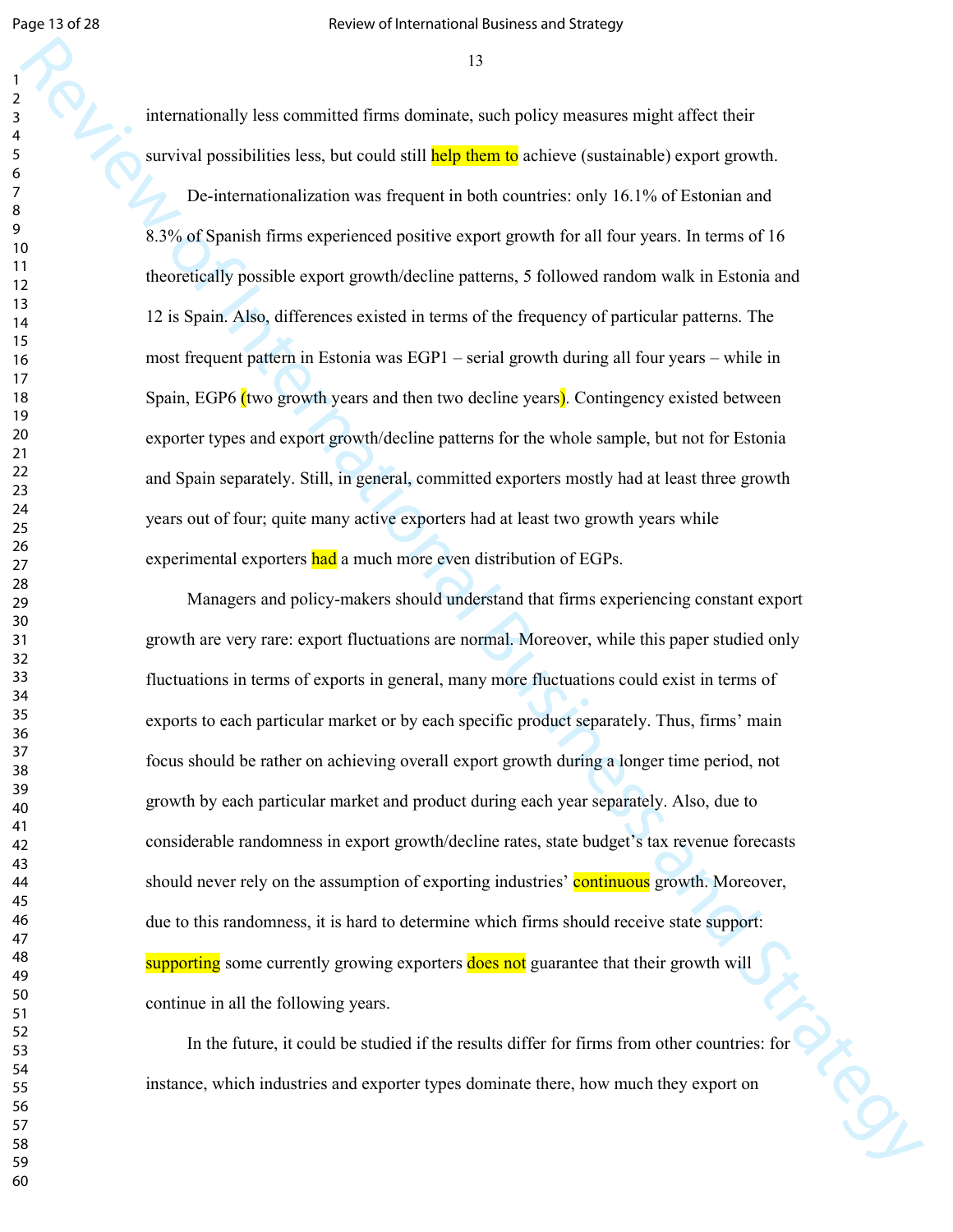Review of International Business and International Business and Distributional Business and Distributional Business and Distributional Business and Distributional Business and Business and Distributional Business and Busin average, or if certain exporter types are mainly following specific export growth/decline patterns. Moreover, it is important to determine if any additional differences exist between samples dominated by larger or smaller, younger or older, locally-owned or foreign-owned firms, or if there are any differences between firms exporting only to a few closest countries and those having more diverse export portfolios. Finally, longer time periods could be

studied.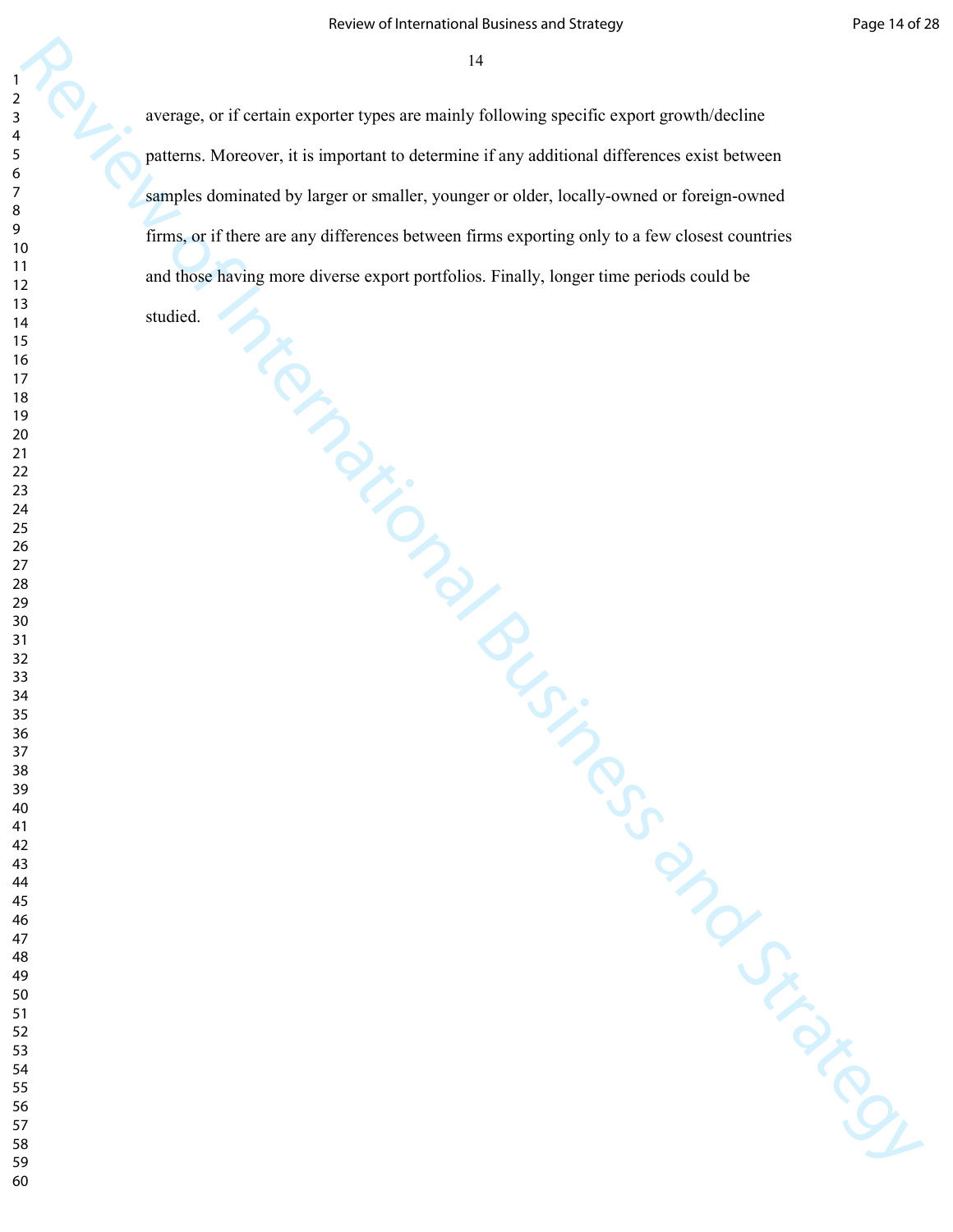### **References**

- Andersen, O. (1993), "On the internationalization process of firms: a critical analysis", *Journal of International Business Studies*, Vol. 24 No. 2, pp. 209–231.
- Baum, M., Schwens, C. and Kabst, R. (2011), "A typology of international new ventures: Empirical evidence from high-technology industries", *Journal of Small Business Management*, Vol. 49 No. 3, pp. 305–330.
- 15<br>
References<br>
Analogo, O. (1993), "On the international international process of firms, a critical analysis",<br>
Analogo, M. Schwein, C. and Kabat, R. (2011), "A hypologo of international wave ventures:<br>
Engines and Strat Becchetti, L. and Trovato, G. (2002), "The determinants of growth for small and medium sized firms. The role of the availability of external finance", *Small Business Economics*, Vol. 19 No. 4, pp. 291–306.
	- Berthou, A. and Vicard, V. (2015), "Firms' export dynamics: Experience versus size", *World Economy*, Vol. 38 No. 7, pp. 1130-1158.
	- Bianchi, C. and Wickramasekera, R. (2016), "Antecedents of SME export intensity in a Latin American market", *Journal of Business Research*, Vol. 69 No. 10, pp. 4368–4376.
	- Bilkey, W.J. and Tesar, G. (1977), "The export behavior of smaller Wisconsin manufacturing firms", *Journal of International Business Studies*, Vol. 8 No. 1, pp. 93–98.
	- Buch, C.M., Döpke, J. and Strotmann, H. (2009), "Does export openness increase firm-level output volatility?" *World Economy*, Vol. 32 No. 4, pp. 531–551.
	- Buckley, P.J. (2016), "Historical research approaches to the analysis of internationalization", *Management International Review*, Vol. 56 No. 6, pp. 879–900.
	- Burgel, O. and Murray, G. C. (2000), "The international market entry choices of start-up companies in high-technology industries", *Journal of International Marketing*, Vol. 8 No. 2, pp. 33–62.
	- Caliński, T. and Harabasz, J. (1974). A dendrite method for cluster analysis. *Communications in Statistics*, Vol. 3 No. 1, pp. 1–27.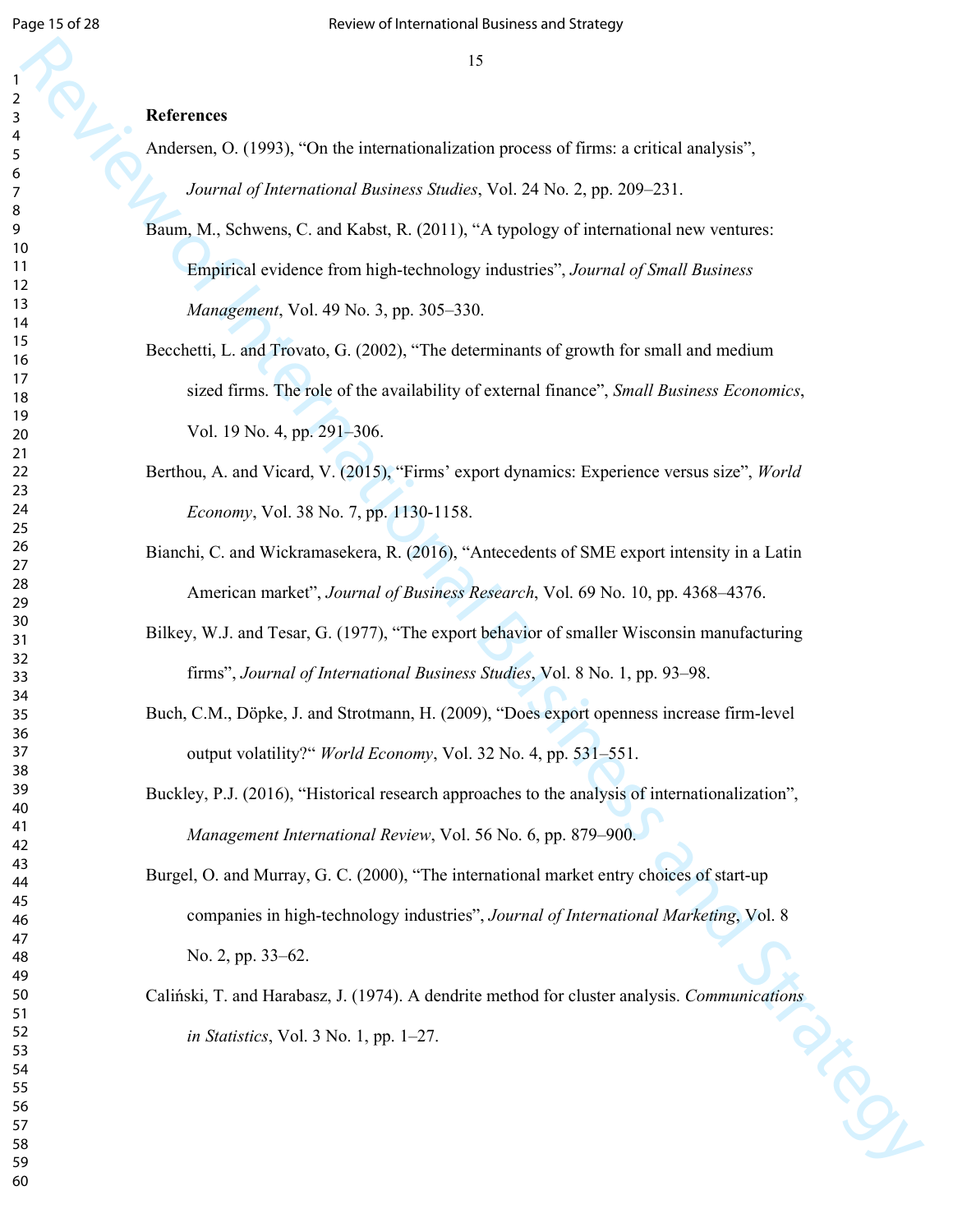- Cavusgil, S.T. (1980), "On the internationalization process of firms", *European Research*, Vol. 8 No. 6, pp. 273–281.
- Cavusgil, S.T. (1984), "Differences among exporting firms based on their degree of internationalization", *Journal of Business Research*, Vol. 12 No. 2, pp. 195–208.
- Cavusgil, S.T. and Knight, G. (2015), "The born global firm: An entrepreneurial and capabilities perspective on early and rapid internationalization", *Journal of International Business Studies*, Vol. 46 No. 1, pp. 3–16.
- Chetty, S. (1999), "Dimensions of internationalisation of manufacturing firms in the apparel industry", *European Journal of Marketing*, Vol. 33 No. 1/2, pp. 121–142.
- Chiang, M.M.T. and Mirkin, B. (2010), "Intelligent choice of the number of clusters in kmeans clustering: An experimental study with different cluster spreads", *Journal of Classification*, Vol. 27 No. 1, pp. 3–40.
- Ciravegna, L., Majano, S.B. and Zhan, G. (2014), "The inception of internationalization of small and medium enterprises: The role of activeness and networks", *Journal of Business Research*, Vol. 67 No. 6, pp. 1081–1089.
- Coad, A., Frankish, J., Roberts, R.G. and Storey, D.J. (2013), "Growth paths and survival chances: An application of Gambler's Ruin theory", *Journal of Business Venturing*, Vol. 28 No. 5, pp. 615–632.
- 19<br>
Caveagel, S.F. (1980). "On the micromaterialization process at Euran". *Enorgene Research*.<br>
Vol. 8 No. 6 (rp. 27). 281.<br>
Caveagel, S.F. (1981-120facences nuovae expecting firms based on their depress of<br>
caveagel, S. Coad, A., Frankish, J.S., Roberts, R.G. and Storey, D.J. (2016), "Predicting new venture survival and growth: Does the fog lift?" *Small Business Economics*, Vol. 47 No. 1, pp. 217–241.
	- Coviello, N.E. (2015), "Re-thinking research on born globals", *Journal of International*<br>*Business Studies*, Vol. 46 No. 1, pp. 17–26. *Business Studies*, Vol. 46 No. 1, pp. 17–26.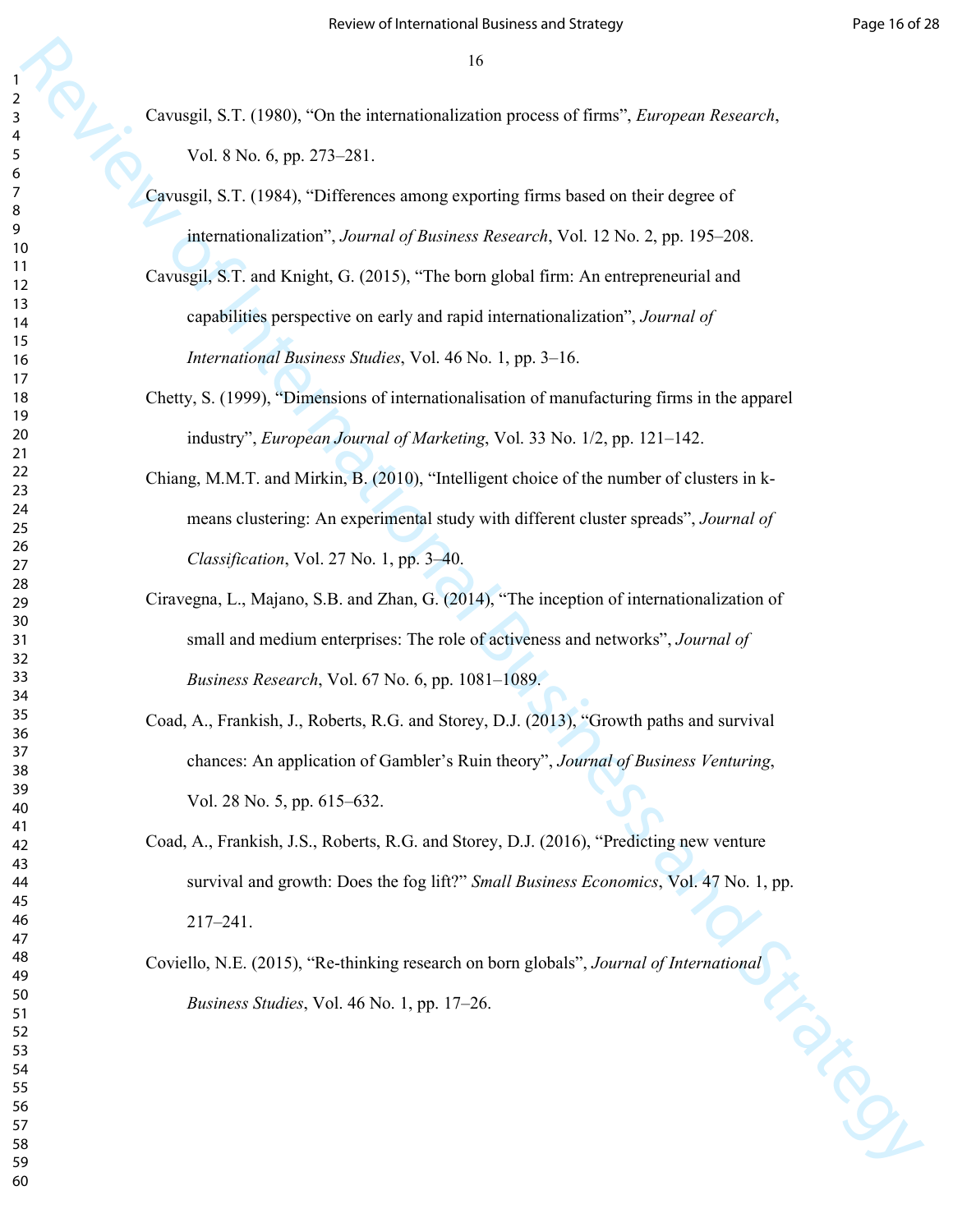- Cowling, M., Liu, W., Ledger, A. and Zhang, N. (2015), "What really happens to small and medium-sized enterprises in a global economic recession? UK evidence on sales and job dynamics", *International Small Business Journal*, Vol. 33 No. 5, pp. 488–513.
- Crick, D. (1995), "An investigation into the targeting of U.K. export assistance", *European Journal of Marketing*, Vol. 29 No. 8, pp. 76–94.
- Czinkota, M.R. (1982), "*Export development strategies: US promotion policies*", London: Praeger Publishers.
- Czinkota, M.R. and Johnston, W.J. (1981), "Segmenting U.S. firms for export development", *Journal of Business Research*, Vol. 9 No. 4, pp. 353–365.
- Daunfeldt, S.O. and Elert, N. (2013), "When is Gibrat's law a law?" *Small Business Economics*, Vol. 41 No. 1, pp. 133–147.
- Derbyshire, J. and Garnsey, E. (2014), "Firm growth and the illusion of randomness", *Journal of Business Venturing Insights*, Vol. 1 No. 1-2, pp. 8–11.
- 17<br>
Concling M., Law, W., Lealger, A. and Zhang, N. (2015). "What really happens to small and<br>
revolution stock the minimister is a global state considered business (see and state and<br>
review of International Business S Dominguez, N. and Mayrhofer, U. (2017), "Internationalization stages of traditional SMEs: Increasing, decreasing and reincreasing commitment to foreign markets", *International Business Review*, Vol. 26 No. 6, pp. 1051–1063.
	- Figueira-de-Lemos, F., Johanson, J. and Vahlne, J. E. (2011), "Risk management in the internationalization process of the firm: A note on the Uppsala model", *Journal of World Business*, Vol. 46 No. 2, pp. 143–153.
	- Fotopoulos, G. and Giotopoulos, I. (2010), "Gibrat's law and persistence of growth in Greek manufacturing", *Small Business Economics*, Vol. 35 No. 2, pp. 191–202.
	- Gankema, H.G.J., Snuff, H.R. and Zwart, P.S. (2000), "The internationalization process of small and medium-sized enterprises: an evaluation of stage theory", *Journal of Small Business Management*, Vol. 38 No. 4, pp. 15–27. *Business Management*, Vol. 38 No. 4, pp. 15–27.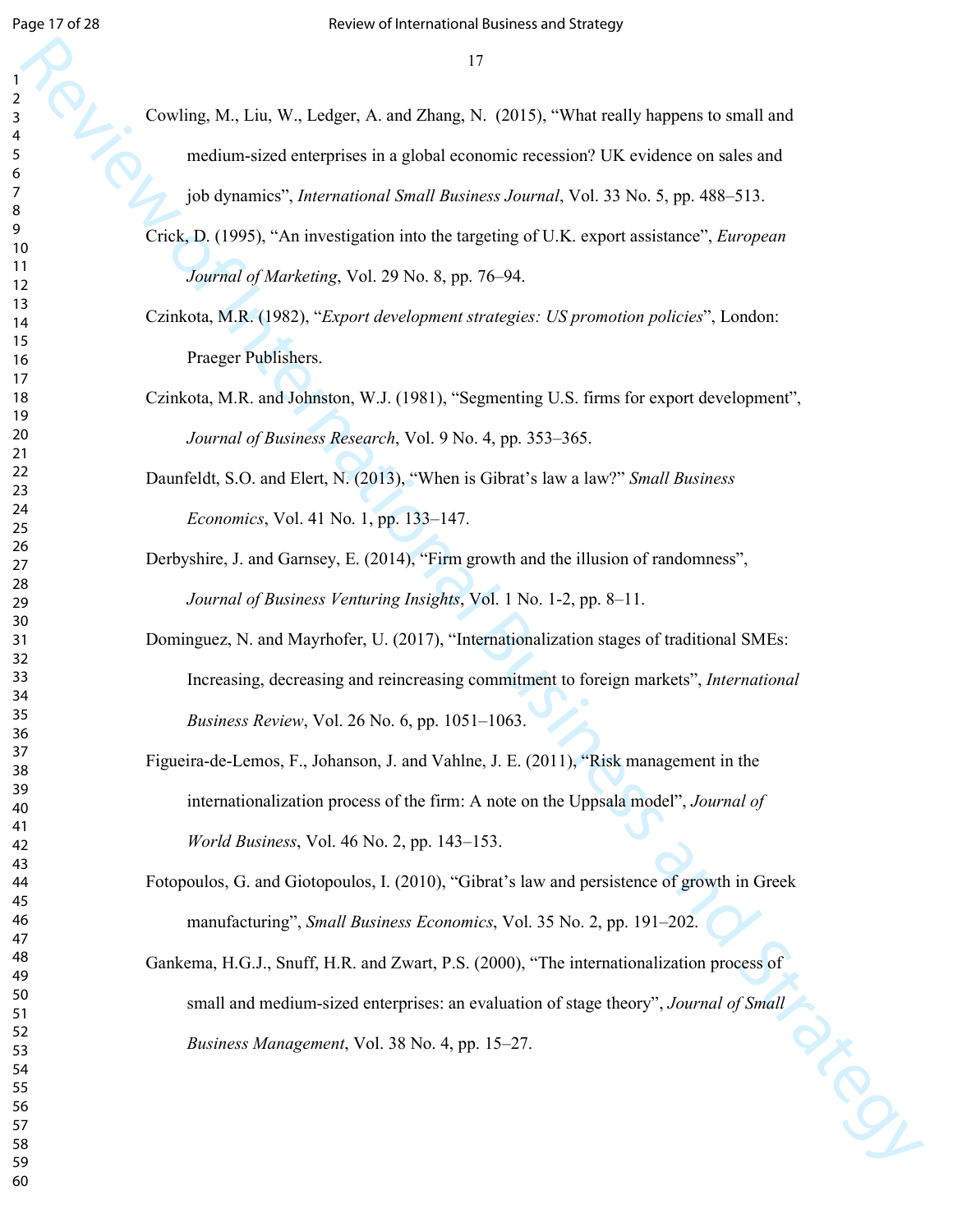Geroski, P. (1999), "*The growth of firms in theory and in practice*", London: Center for Economic Policy Research, Working Paper No. 2092.

http://math.unife.it/economia/ls.applicata-politica/insegnamenti/economia-e-politicaindustriale-avanzato/materiale-didattico/materiali-prof.ssa-labory-a.a.-2010-

2011/geroski%20growth%20of%20firms%201999%20cepr.pdf

Hagen, B. and Zucchella, A. (2014), "Born global or born to run? The long-term growth of born global firms", *Management International Review*, Vol. 54 No. 4, pp. 497–525.

IMD (2017), IMD World Competitiveness Online,

http://www.worldcompetitiveness.com/OnLine/App/Index.htm

- Ipinnaiye, O., Dineen, D. and Lenihan, H. (2017), "Drivers of SME performance: a holistic and multivariate approach", *Small Business Economics*, Vol. 48 No. 4, pp. 883–911.
- Johanson, J. and Vahlne, J.-E. (1990), "The mechanism of internationalization", *International Marketing Review*, Vol. 7 No. 4, pp. 11–24.
- Kahiya, E.T. (2017), "Export barriers as liabilities: near perfect substitutes", *European Business Review*, Vol. 29 No. 1, pp. 61–102.
- Knight, G.A. and Cavusgil, S.T. (1996), "The born global firm: A challenge to traditional internationalization theory", In S.T. Cavusgil, & T. Madsen (Eds.). *Advances in International Marketing* 8 (pp. 11–26). Greenwich: JAI Press.
- Krasniqi, B.A., Mustafa, M. (2016), "Small firm growth in a post-conflict environment: the role of human capital, institutional quality, and managerial capacities", *International Entrepreneurship and Management Journal*, Vol. 12 No. 4, pp. 1165–1207.
- 18<br>
Georoda. P. (1999). "The grow-th of filters and in procedure", London. Center is<br>
Transmitter Minis Research Working Paper Vo. 2002.<br>
Implementic Auditorymiantal Business and Boro and Strategy and Strategy and Strateg Lejárraga, I. and Oberhofer, H. (2015), "Performance of small- and medium-sized enterprises in services trade: evidence from French firms", *Small Business Economics*, Vol. 45 No.<br>3, pp. 673–702. 3, pp. 673–702.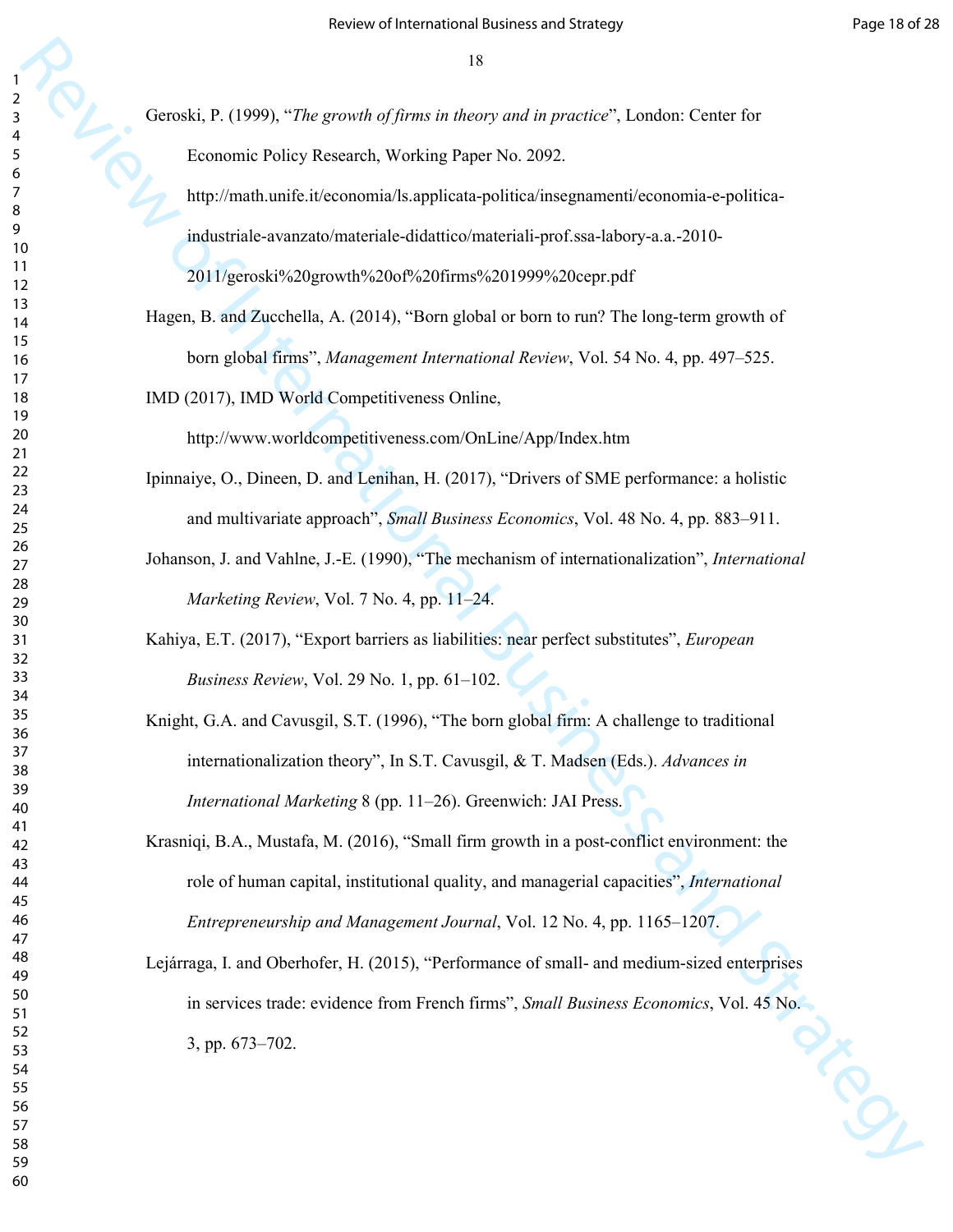- Leonidou, L.C. (2004), "An analysis of the barriers hindering small business export development", *Journal of Small Business Management*, Vol. 42 No. 3, pp. 279–302.
- Levinthal, D. (1991), "Random walks and organizational mortality", *Administrative Science Quarterly*, Vol. 36 No. 3, pp. 397–420.
- Lotti, F., Santarelli, E. and Vivarelli, M. (2009), "Defending Gibrat's law as a long-run regularity", *Small Business Economics*, Vol. 32 No. 1, pp. 31–44.
- Lukason, O. and Vissak, T. (2017), "Failure processes of exporting firms: evidence from France", *Review of International Business and Strategy*, Vol. 27 No. 3, pp. 322–334.
- 19<br>
Leonalou, L.C. (2003), "Ara analysis of the barriers handleing small beamses soport<br>
developments, Journal of Novard Review of Mangement, Vol. 42 No. 1, pp. 279–302<br>
Leonald, D. (1991), "Leonalou was later of Mangemen Morgan, R.E. and Katsikeas, C. (1997), "Theories of international trade, foreign direct investment and firm internationalization: a critique", *Management Decision*, Vol. 35 No. 1, pp. 68–78.
	- Morgan-Thomas, A. and Jones, M.V. (2009), "Post-entry internationalization dynamics: differences between SMEs in the development speed of their international sales", *International Small Business Journal*, Vol. 27 No. 1, pp. 71–97.
	- Nummela, N, Saarenketo, S. and Loane, S. (2016), "The dynamics of failure in international new ventures: A case study of Finnish and Irish software companies", *International Small Business Journal*, Vol. 34 No. 1, pp. 16–33.
	- Oviatt, B. and McDougall, P. (1994), "Toward a theory of international new ventures", *Journal of International Business Studies*, Vol. 25 No. 1, pp. 45–64.
	- Pavord, W.C. and Bogart, R.G. (1975), "The dynamics of the decision to export", *Akron Business and Economic Review*, Vol. 6 No. 1, pp. 6–11.
	- Reid, S.D. (1983), "Firm internationalization, transaction costs, and strategic behaviour", *International Marketing Review*, Vol. 1 No. 2, pp. 45–56.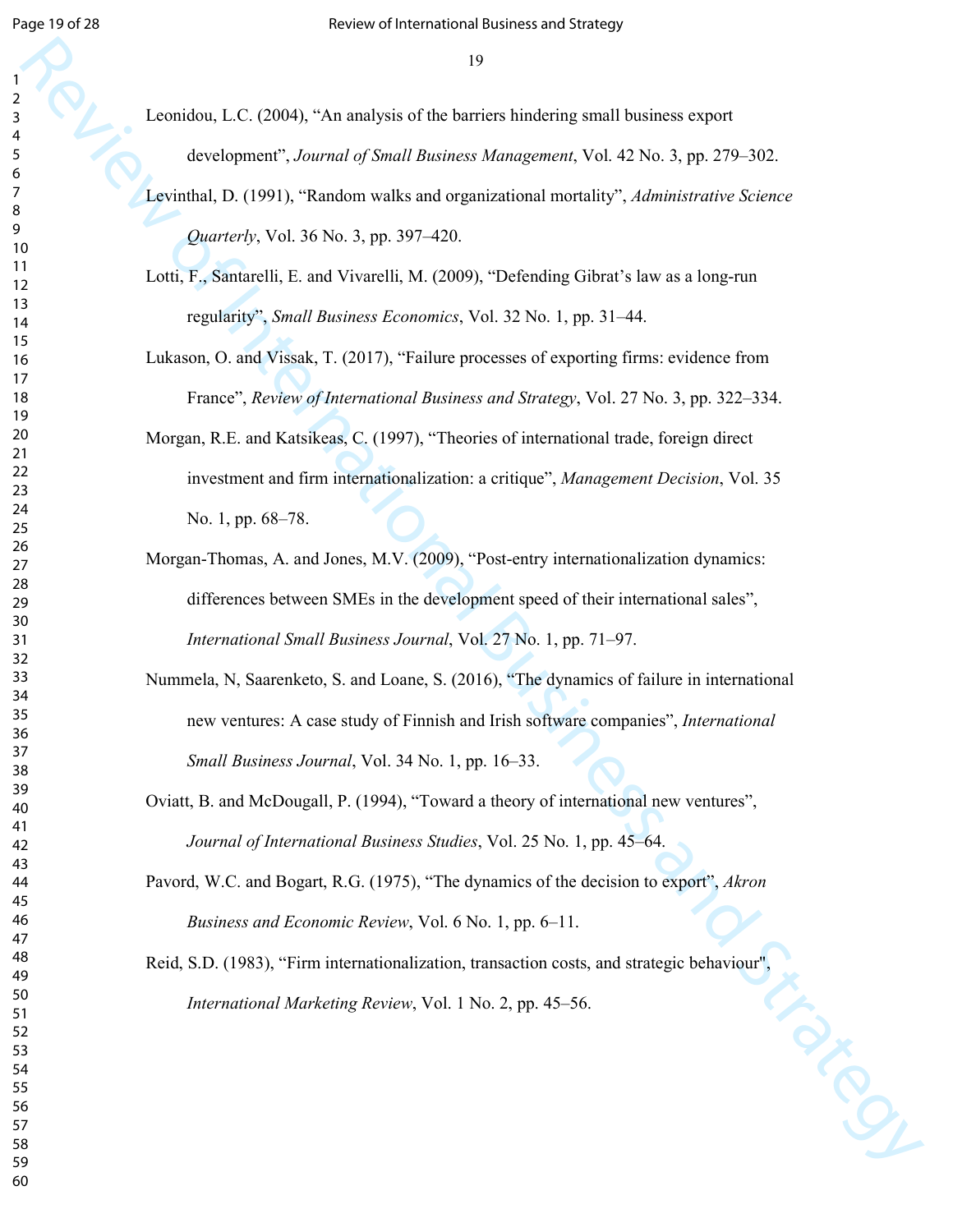Rialp, A., Rialp, J. and Knight, G. (2005), "The phenomenon of early internationalizing firms: What do we know after a decade (1993–2003) of scientific inquiry?"

*International Business Review*, Vol. 14 No. 2, pp. 147–166.

- Samiee, S. and Walters, P.G.P. (1991), "Segmenting corporate exporting activities: sporadic versus regular exporters", *Journal of the Academy of Marketing Science*, Vol. 19 No. 2, pp. 93–104.
- Schlegelmilch, B.B. and Crook, J.N. (1988), "Firm-level determinants of export intensity", *Managerial and Decision Economics*, Vol. 9 No. 4, pp. 291–300.
- Schueffel, P., Baldegger, R. and Amann, W. (2014), "Behavioral patterns in born-again global firms: Towards a conceptual framework of the internationalization activities of mature SMEs", *Multinational Business Review*, Vol. 22 No. 4, pp. 418–441.
- 23<br>
Review Words one broads and reduced (1970). "The phenomenon of sealy international<br>
from Words one broads and Strategy 1971 of Strategy Controlled Business Archive, Strategy 21, *H*-160 of Strategy Controlled Business Schwens, C., Zapkau, F.B., Bierwerth, M., Isidor, R., Knight, G. and Kabst, R. (2017), "International entrepreneurship: A meta-analysis on the internationalization and performance relationship", *Entrepreneurship Theory & Practice*, in press, doi: 10.1111/etap.12280/epdf
	- Sleuwaegen, L. and Onkelinx, J. (2014), "International commitment, post-entry growth and survival of international new ventures", *Journal of Business Venturing*, Vol. 29 No 1, pp. 106–120.
	- Stam, E. (2010), "Growth beyond Gibrat: Firm growth processes and strategies", *Small Business Economics*, Vol. 35 No. 2, pp. 129–135.
	- Terjesen, S.A., Hessels, J. and Li, D. (2016), "Comparative international entrepreneurship: A review and research agenda", *Journal of Management*, Vol. 42 No. 1, pp. 299–344.
	- Trąpczyński, P. (2016), "De-internationalisation: A review of empirical studies and implications for international business research", *Baltic Journal of Management*, Vol. 11 No. 4, pp. 350–379.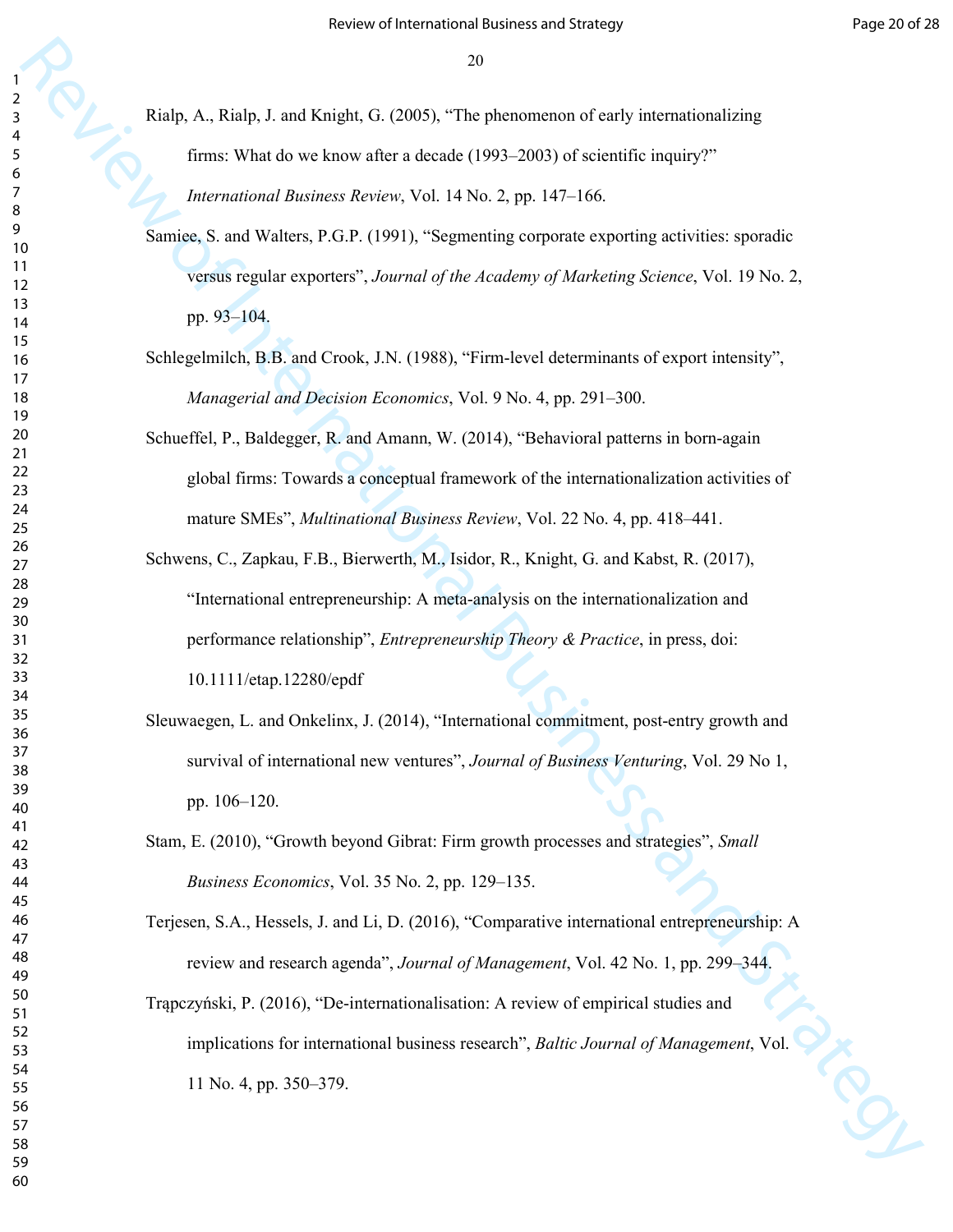Vannoorenberghe, G., Wang, Z. and Yu, Z. (2016), "Volatility and diversification of exports: Firm-level theory and evidence", *European Economic Review*, Vol. 89, pp. 216–247.

Vissak, T. and Masso, J. (2015), "Export patterns: Typology development and application to Estonian data", *International Business Review*, Vol. 24 No. 4, pp. 652–664.

Vozikis, G.S. and Mescon, T.S. (1985), "Small exporters and stages of development: an empirical study", *American Journal of Small Business*, Vol. 10 No. 1, pp. 49–64.

2<br>
Piaramonathongha, G., Wang, Z., and Yu, Z. (2016), "Volatdaly and deverational m a signest.<br>
First level that we year to view of International Business Archive Vola. 8, pp. 2015<br>
Also Little and Mannes J., Patermationa Zander, I., McDougall-Covin, P. and Rose, E.L. (2015), "Born globals and international business: Evolution of a field of research", *Journal of International Business Studies*, Vol. 46 No. 1, pp. 27–35.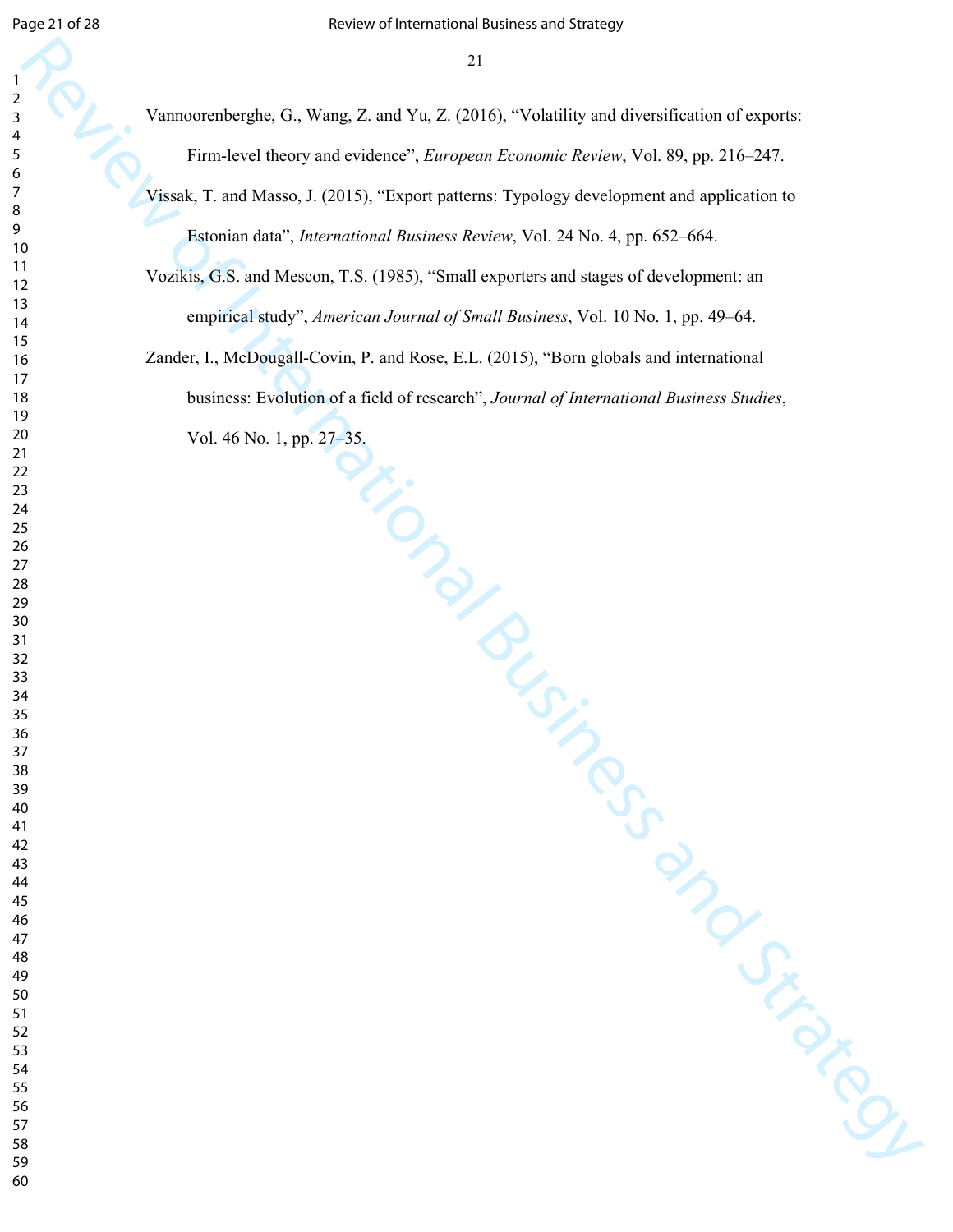|                                       |                                                                                 | <b>Exporter types</b>                                                                             |                                                                                                                  | Stages/firm types                                                                                      |
|---------------------------------------|---------------------------------------------------------------------------------|---------------------------------------------------------------------------------------------------|------------------------------------------------------------------------------------------------------------------|--------------------------------------------------------------------------------------------------------|
|                                       | Experimental<br>exporters                                                       | Active exporters                                                                                  | Committed<br>exporters                                                                                           | preceding export stages                                                                                |
| Cavusgil (1984)                       | experimental<br>exporters                                                       | active exporters<br>(mostly $10-40%$ )                                                            | committed<br>exporters                                                                                           | pre-involvement and<br>reactive involvement                                                            |
| Czinkota (1982)                       | $(mostly < 10\%)$<br>experimental                                               | semi-                                                                                             | $(mostly > 40\%)$<br>experienced                                                                                 | stages<br>the unwilling firm, the                                                                      |
|                                       | firms (not<br>specified)                                                        | experienced<br>small exporters<br>(not specified)                                                 | large exporters<br>(not specified)                                                                               | partially interested<br>firm, the exploring firm                                                       |
| Czinkota and<br>Johnston (1981)       | experimental<br>firms (mostly<br>$>5\%$ )                                       | semi-<br>experienced<br>small exporters<br>(not specified)                                        | experienced<br>large exporters<br>(not specified)                                                                | the unwilling firm, the<br>uninterested firm, the<br>interested firm (its<br>export share $\leq 5\%$ ) |
| Cavusgil (1980)                       | experimental<br>involvement<br>$(mostly < 10\%)$                                | active<br>involvement (not<br>specified)                                                          | committed<br>involvement (not<br>specified)                                                                      | domestic marketing<br>and pre-export stages                                                            |
| Gankema et al.<br>(2000)              | experimental<br>involvement (1-<br>$9\%)$                                       | active<br>involvement (10-<br>39%)                                                                | committed<br>involvement<br>$(>40\%)$                                                                            | no exports                                                                                             |
| Lukason and<br><b>Vissak</b> (2017)   | occasional<br>exporters<br>(average: $0.5\%$ )                                  | constant exporters (average: around<br>$33\%)$                                                    |                                                                                                                  | no exports                                                                                             |
| Pavord and<br><b>Bogart</b> (1975)    | passive activity<br>(not specified<br>but only<br>unsolicited<br>export orders) | minor activity<br>(not specified<br>but the firm is<br>sometimes<br>looking for<br>export orders) | aggressive<br>activity (not<br>specified but the<br>firm is<br>persistently<br>looking for<br>export orders)     | no activity                                                                                            |
| Morgan-<br>Thomas and<br>Jones (2009) | reluctant<br>internationalizers<br>$( \leq 10\%)$                               | regular<br>internationalizers<br>$(11-49%)$                                                       | rapid<br>internationalizers<br>$( \geq 50\% \text{ in } \leq 10$<br>years since the<br>first export<br>activity) | no exports                                                                                             |
| Samiee and<br><b>Walters</b> (1991)   | sporadic<br>exporters $(<5\%$<br>in their sample)                               | regular exporters $(>\frac{33}{6}$ in their<br>sample)                                            |                                                                                                                  | pre-export stage                                                                                       |
|                                       |                                                                                 |                                                                                                   |                                                                                                                  | Sixty Roy                                                                                              |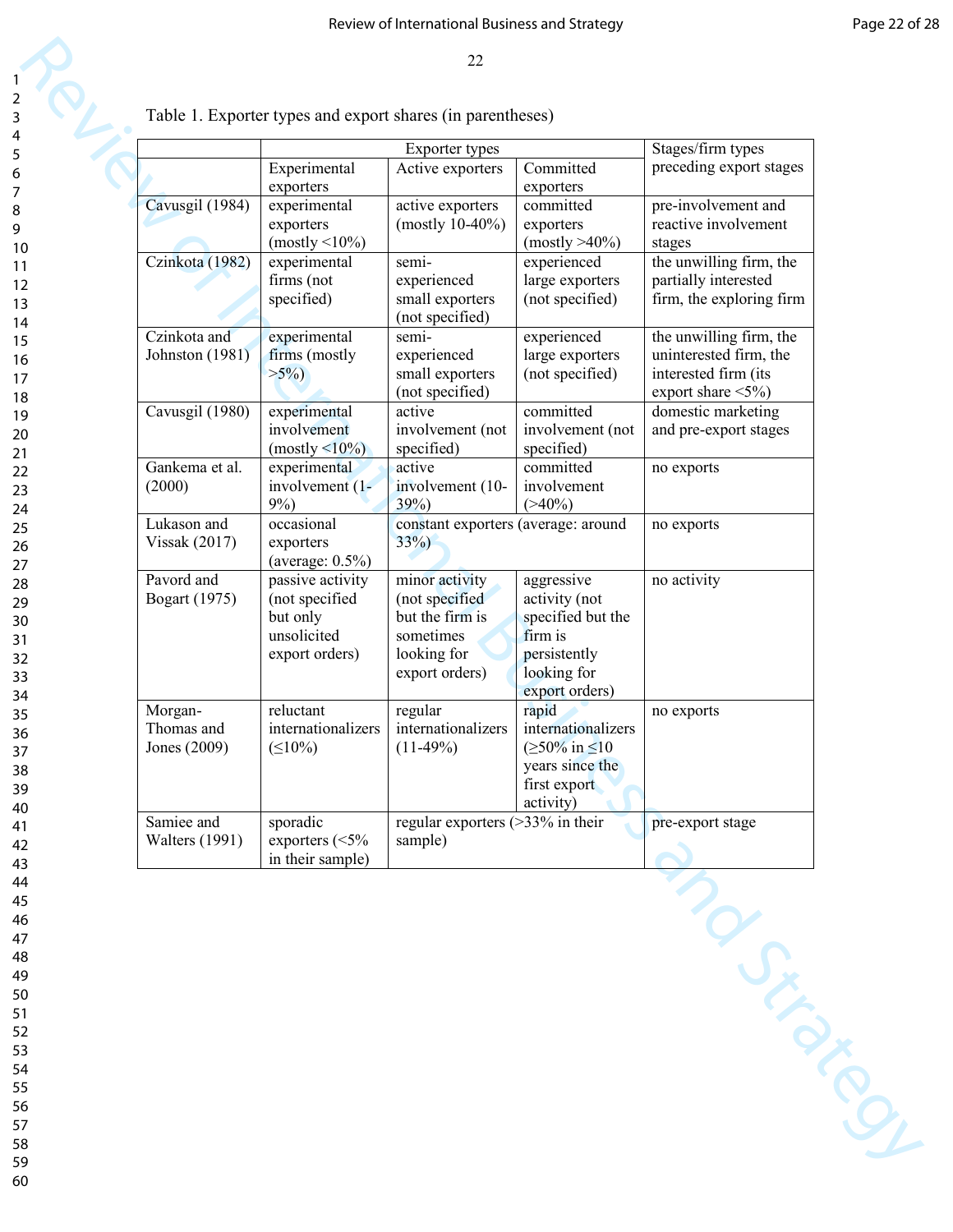Table 2. Manufacturing industry categories represented in the data.

|               | country                                                                                                                      |                                       | in Spain                                                        |
|---------------|------------------------------------------------------------------------------------------------------------------------------|---------------------------------------|-----------------------------------------------------------------|
| 101           | 8                                                                                                                            | 6967.9                                | 10233.9                                                         |
|               |                                                                                                                              | 3696.3                                | 6801.6                                                          |
| 110           | 5                                                                                                                            | 8261.3                                | 5557.3                                                          |
| 131-133, 139, | 28                                                                                                                           | 2135.5                                | 2975.6                                                          |
| 141-143       |                                                                                                                              |                                       |                                                                 |
| 151-152       | $\overline{7}$                                                                                                               | 1113.2                                | 1409.2                                                          |
| 161-162       | 13                                                                                                                           | 12122.0                               | 12988.8                                                         |
| 171-172       | 6                                                                                                                            | 5264.1                                | 5745.8                                                          |
| 181-182       | 6                                                                                                                            | 3856.1                                | 2931.0                                                          |
|               | 6                                                                                                                            | 18132.4                               | 18342.4                                                         |
| 212           |                                                                                                                              |                                       |                                                                 |
| 221-222       | 20                                                                                                                           | 3403.4                                | 3925.9                                                          |
| 231-237, 239  | 12                                                                                                                           | 5153.3                                | 8680.8                                                          |
| 241-245       | 30                                                                                                                           | 3021.8                                | 4221.1                                                          |
| 251-257, 259  | 19                                                                                                                           | 3996.5                                | 4354.5                                                          |
|               | 7                                                                                                                            | 12215.1                               | 9877.5                                                          |
|               |                                                                                                                              |                                       |                                                                 |
| 261-268       | 14                                                                                                                           | 5033.0                                | 4392.3                                                          |
|               | 6                                                                                                                            | 8214.9                                | 4066.7                                                          |
| 291-293       |                                                                                                                              | 645.2                                 | 842.8                                                           |
|               | 16                                                                                                                           | 4345.2                                | 4082.5                                                          |
| 310           | 15                                                                                                                           | 2482.7                                | 2130.0                                                          |
| 321-325, 329  | 242                                                                                                                          | 3684.2                                | 4308.4                                                          |
|               | NACE Rev. 2<br>groups (3-level)<br>codes)<br>102-109, 120<br>$201-206, 211-$<br>281-284, 289<br>271-275, 279<br>301-304, 309 | Number<br>of firms<br>from each<br>23 | Median turnover in<br>2010-2013 (thousand<br>EUR)<br>in Estonia |

Note: all firms are matched by their size category (either micro-, small- or medium-sized firms), their specific size can differ. For instance, an Estonian firm and a Spanish firm with turnovers of 5 and 6 million EUR, respectively, are regarded well matched if they operate in the same industry.

Review of Manuscript<br>Contractions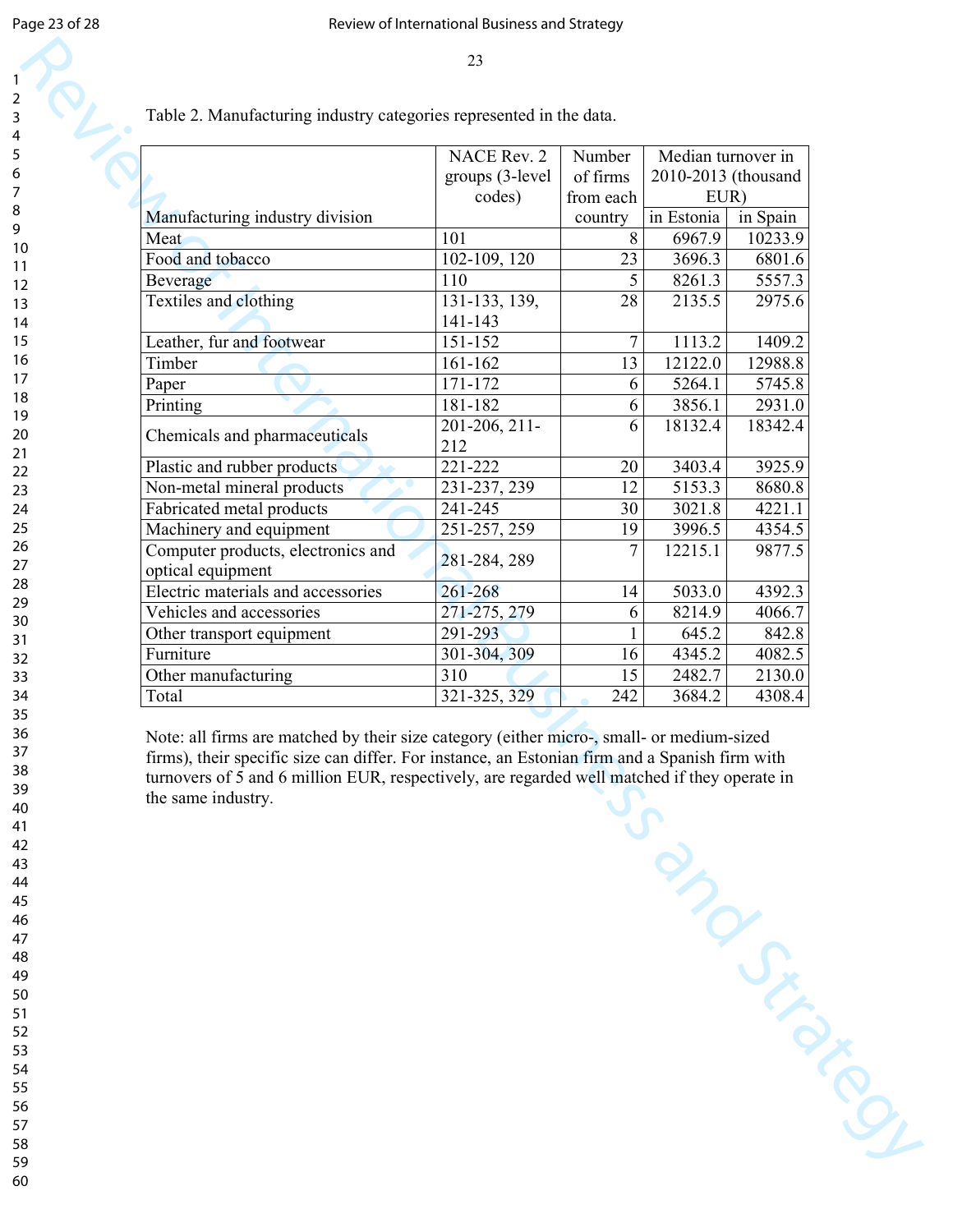| Exporter type            | Number of<br>firms per type | $%$ of<br>total | Statistic  | 2010 | 2011 | EXS in a particular year, %<br>2012 | 2013 |
|--------------------------|-----------------------------|-----------------|------------|------|------|-------------------------------------|------|
| All firms                |                             |                 |            |      |      |                                     |      |
| Type 1: committed        | 154                         | 31.8            | Median     | 91.1 | 90.5 | 90.9                                | 90.6 |
| exporters                |                             |                 | Mean       | 86.1 | 86.9 | 87.0                                | 86.7 |
|                          |                             |                 | <b>SD</b>  | 12.9 | 11.6 | 12.0                                | 12.5 |
| Type 2: active exporters | 119                         | 24.6            | Median     | 40.9 | 43.8 | 44.8                                | 44.3 |
|                          |                             |                 | Mean       | 42.6 | 45.3 | 46.0                                | 43.8 |
|                          |                             |                 | <b>SD</b>  | 17.2 | 14.7 | 14.5                                | 15.6 |
| Type 3: experimental     | 211                         | 43.6            | Median     | 7.0  | 7.0  | 9.5                                 | 7.9  |
| exporters                |                             |                 | Mean       | 10.1 | 9.6  | 10.6                                | 11.1 |
|                          |                             |                 | <b>SD</b>  | 9.6  | 8.3  | 8.7                                 | 10.4 |
| Total                    | 484                         | 100.0           | Median     | 33.8 | 36.1 | 35.9                                | 37.6 |
|                          |                             |                 | Mean       | 42.3 | 43.0 | 43.6                                | 43.2 |
|                          |                             |                 | <b>SD</b>  | 35.1 | 35.1 | 34.7                                | 34.8 |
| Estonian firms           |                             |                 |            |      |      |                                     |      |
| Type 1: committed        | 119                         | 49.2            | Median     | 93.4 | 91.7 | 92.1                                | 91.2 |
| exporters                |                             |                 | Mean       | 89.0 | 88.6 | 88.0                                | 86.8 |
|                          |                             |                 | <b>SD</b>  | 11.2 | 10.7 | 11.1                                | 13.0 |
| Type 2: active exporters | 56                          | 23.1            | Median     | 42.4 | 44.2 | 47.4                                | 42.1 |
|                          |                             |                 | Mean       | 45.3 | 46.1 | 45.4                                | 42.1 |
|                          |                             |                 | <b>SD</b>  | 14.3 | 12.0 | 15.2                                | 16.0 |
| Type 3: experimental     | 67                          | 27.7            | Median     | 8.7  | 9.1  | 7.8                                 | 6.5  |
| exporters                |                             |                 | Mean       | 10.9 | 10.7 | 9.8                                 | 8.9  |
|                          |                             |                 | SD         | 9.6  | 9.3  | 8.4                                 | 8.1  |
| Total                    | 242                         | 100.0           | Median     | 63.5 | 63.8 | 63.8                                | 59.9 |
|                          |                             |                 | Mean       | 57.3 | 57.2 | 56.5                                | 54.9 |
|                          |                             |                 | <b>SD</b>  | 35.5 | 35.0 | 35.5                                | 35.9 |
| Spanish firms            |                             |                 |            |      |      |                                     |      |
| Type 1: committed        | 35                          | 14.5            | Median     | 77.5 | 81.6 | 84.4                                | 89.0 |
| exporters                |                             |                 | Mean       | 76.5 | 81.3 | 83.4                                | 86.4 |
|                          |                             |                 | <b>SD</b>  | 13.7 | 12.8 | 14.2                                | 10.7 |
| Type 2: active exporters | 63                          | 26.0            | Median     | 39.4 | 42.4 | 43.6                                | 44.6 |
|                          |                             |                 | Mean       | 40.1 | 44.5 | 46.5                                | 45.4 |
|                          |                             |                 | <b>SD</b>  | 19.3 | 16.9 | 14.0                                | 15.3 |
| Type 3: experimental     | 144                         | 59.5            | Median     | 6.4  | 6.8  | 9.6                                 | 9.6  |
| exporters                |                             |                 | Mean       | 9.7  | 9.1  | 11.0                                | 12.1 |
|                          |                             |                 | <b>SD</b>  | 9.6  | 7.8  | 8.9                                 | 11.2 |
| Total                    | 242                         | 100.0           | Median     | 15.0 | 18.3 | 19.7                                | 19.8 |
|                          |                             |                 | Mean       | 27.3 | 28.8 | 30.7                                | 31.5 |
|                          |                             |                 | ${\rm SD}$ | 27.5 | 28.8 | 28.7                                | 29.4 |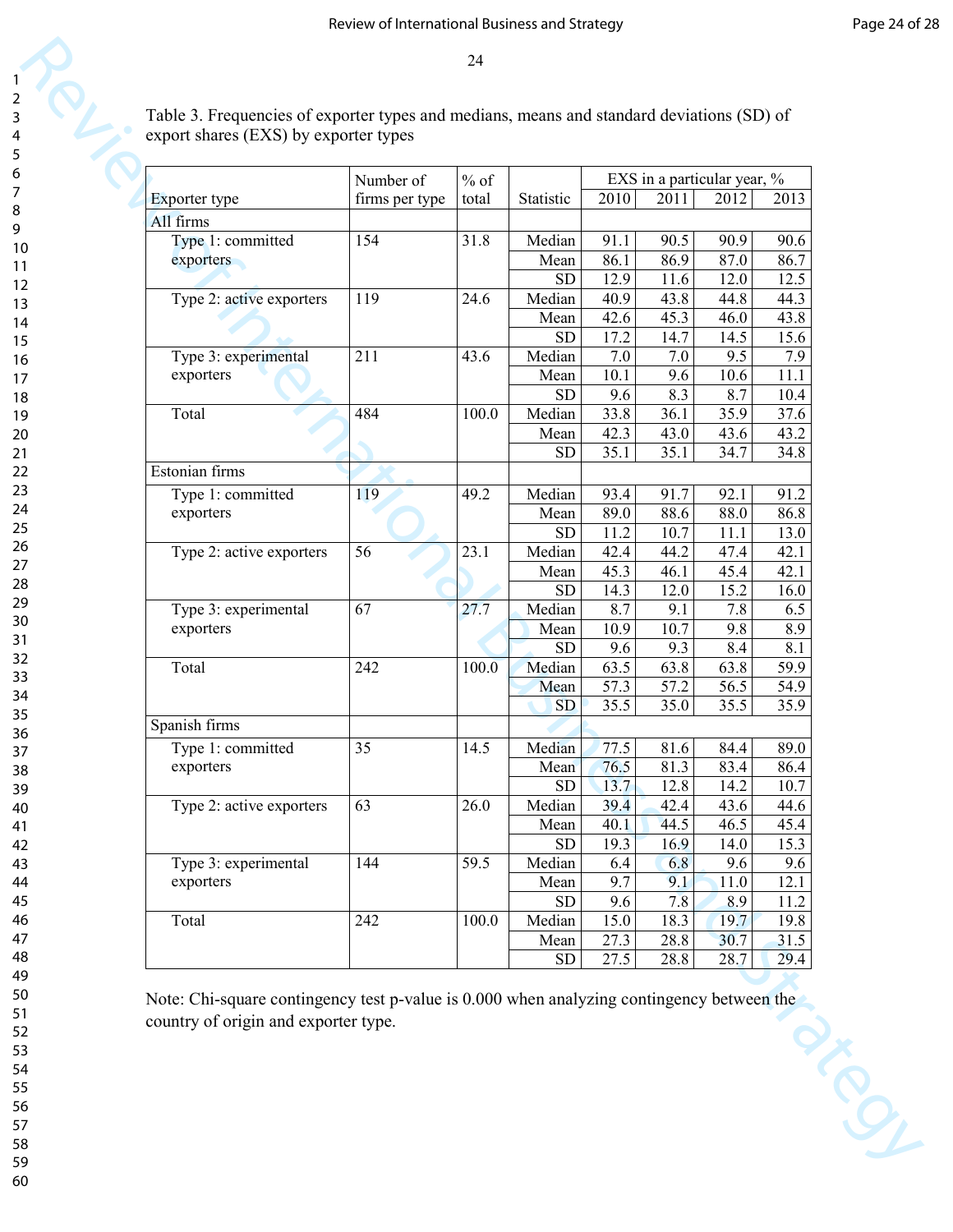| Table 4. Export growth (EXG) medians, means and standard deviations (SD) by exporter |  |
|--------------------------------------------------------------------------------------|--|
| types                                                                                |  |

| Exporter type                     | Number of<br>firms per type | $%$ of<br>total | Statistic           | 2010          | 2011          | EXG in a particular year, %<br>2012 | 2013          |
|-----------------------------------|-----------------------------|-----------------|---------------------|---------------|---------------|-------------------------------------|---------------|
| All firms                         |                             |                 |                     |               |               |                                     |               |
| Type 1: committed                 | 154                         | 31.8            | Median              | 21.0          | 15.1          | 2.2                                 | 2.1           |
|                                   |                             |                 |                     | 33.1          | 20.9          | 6.7                                 | 3.7           |
| exporters                         |                             |                 | Mean<br><b>SD</b>   | 60.6          | 35.2          | 24.2                                | 27.3          |
| Type 2: active exporters          | 119                         | 24.6            | Median              | 18.1          | 12.0          | $-1.9$                              | $-0.4$        |
|                                   |                             |                 |                     | 42.4          | 41.3          | 9.9                                 | 6.0           |
|                                   |                             |                 | Mean<br><b>SD</b>   |               |               | 57.1                                | 57.9          |
|                                   | 211                         | 43.6            | Median              | 93.1<br>5.7   | 88.2          | 4.6                                 |               |
| Type 3: experimental              |                             |                 |                     | 50.2          | 7.5<br>37.1   | 39.6                                | 3.4<br>27.0   |
| exporters                         |                             |                 | Mean<br><b>SD</b>   | 135.8         | 110.6         | 121.3                               | 115.1         |
| Total                             | 484                         | 100.0           | Median              | 16.2          | 12.4          | 2.2                                 | 1.5           |
|                                   |                             |                 | Mean                | 42.8          | 32.9          | 21.8                                | 14.4          |
|                                   |                             |                 | <b>SD</b>           | 106.5         | 87.6          | 87.3                                | 83.3          |
| Estonian firms                    |                             |                 |                     |               |               |                                     |               |
|                                   |                             |                 |                     |               |               |                                     |               |
| Type 1: committed                 | 119                         | 49.2            | Median              | 23.2          | 17.8          | 2.5                                 | 0.9           |
| exporters                         |                             |                 | Mean                | 38.4          | 22.2          | 6.6                                 | 0.5           |
|                                   |                             |                 | <b>SD</b>           | 64.9          | 36.0          | 23.8                                | 25.2          |
| Type 2: active exporters          | 56                          | 23.1            | Median              | 21.4          | 19.4          | 5.1                                 | $-0.4$        |
|                                   |                             |                 | Mean                | 48.2          | 38.2          | 9.4                                 | 4.8           |
|                                   | 67                          |                 | <b>SD</b>           | 95.1<br>13.1  | 69.3          | 48.5                                | 70.7          |
| Type 3: experimental              |                             | 27.7            | Median              |               | 16.6          | 5.4                                 | $-1.6$        |
| exporters                         |                             |                 | Mean                | 66.7          | 43.7          | 18.6                                | 17.6          |
| Total                             |                             |                 | <b>SD</b><br>Median | 136.6         | 102.1         | 99.1                                | 112.6         |
|                                   | 242                         | 100.0           |                     | 22.8          | 18.0          | 3.6                                 | 0.3           |
|                                   |                             |                 | Mean                | 48.5<br>96.8  | 31.9          | 10.5<br>59.4                        | 6.2           |
| Spanish firms                     |                             |                 | <b>SD</b>           |               | 68.4          |                                     | 70.5          |
|                                   |                             |                 |                     |               |               |                                     |               |
| Type 1: committed                 | 35                          | 14.5            | Median              | 12.1          | 8.3           | 2.0                                 | 11.5          |
| exporters                         |                             |                 | Mean                | 15.2          | 16.3          | 7.1                                 | 14.6          |
|                                   |                             |                 | <b>SD</b>           | 38.3          | 32.4          | 26.1                                | 31.7          |
| Type 2: active exporters          | 63                          | 26.0            | Median              | 9.8           | 6.9           | $-5.2$                              | 0.4           |
|                                   |                             |                 | Mean                | 37.2          | 44.0          | 10.4                                | 7.0           |
|                                   |                             |                 | <b>SD</b>           | 91.7          | 102.7         | 64.2                                | 44.1          |
| Type 3: experimental<br>exporters | 144                         | 59.5            | Median              | 4.1           | 2.5           | 4.4                                 | 5.0           |
|                                   |                             |                 | Mean<br><b>SD</b>   | 42.5<br>135.2 | 33.9<br>114.5 | 49.4<br>129.6                       | 31.4<br>116.4 |
| Total                             | 242                         | 100.0           |                     |               |               |                                     |               |
|                                   |                             |                 | Median              | 8.2<br>37.2   | 4.4           | 0.3<br>33.1                         | 4.7<br>22.6   |
|                                   |                             |                 | Mean<br>${\rm SD}$  | 115.4         | 34.0<br>103.5 | 107.3                               | 93.8          |
|                                   |                             |                 |                     |               |               |                                     |               |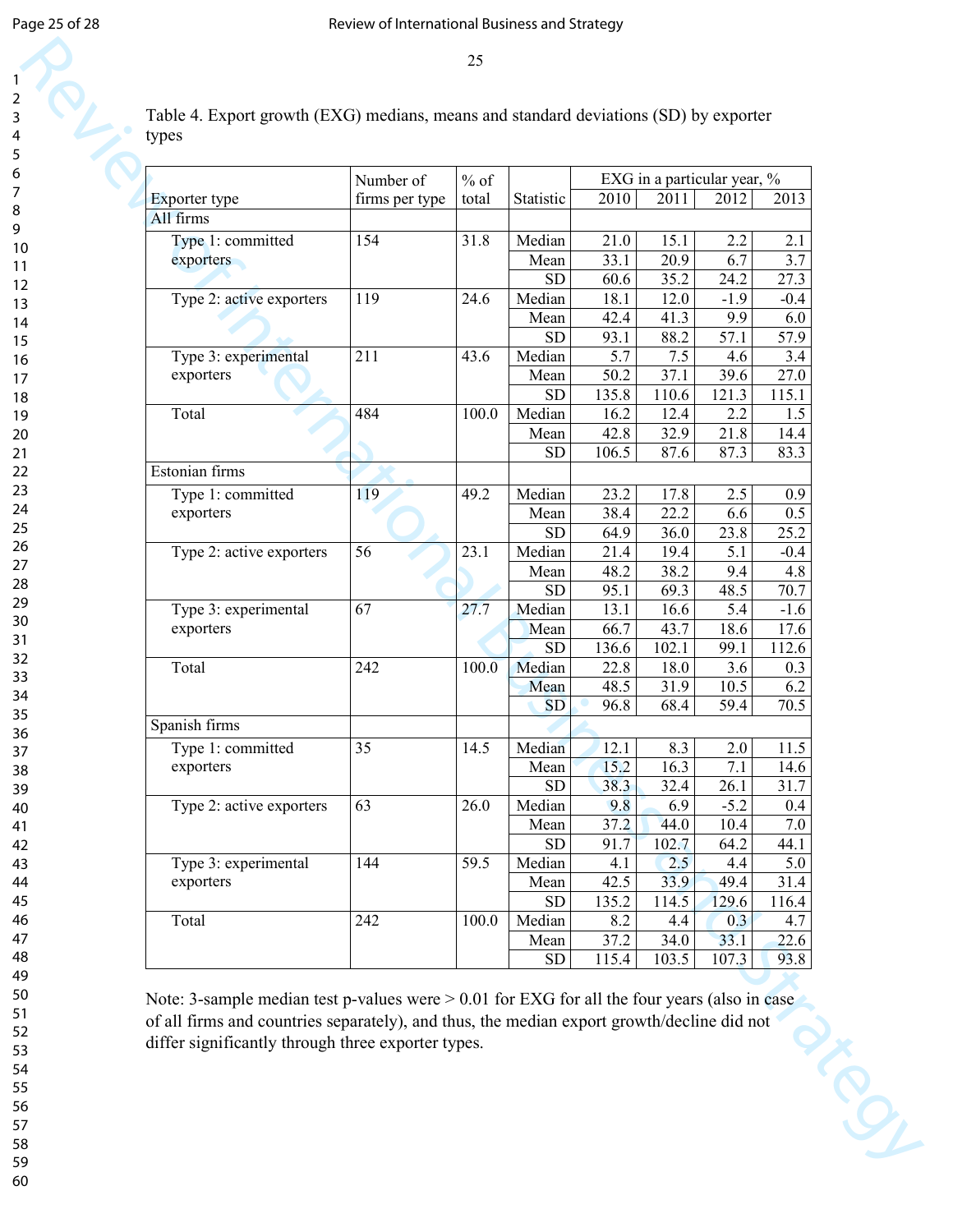| in Estonia<br>in Spain<br>in all data<br>Pattern<br>2011<br>2010<br>2012<br>2013<br>$8.3*$<br>EGP1<br>16.1<br>12.2<br>1<br>1<br>1<br>1<br>$\boldsymbol{0}$<br>$6.2*$<br>EGP <sub>2</sub><br>$\mathbf{1}$<br>12.0<br>9.1<br>1<br>1<br>EGP3<br>$\mathbf{1}$<br>$\boldsymbol{0}$<br>11.6<br>9.9<br>$\mathbf{1}$<br>10.7<br>1<br>$7.9*$<br>EGP4<br>$\boldsymbol{0}$<br>$3.7*$<br>$5.8*$<br>$\mathbf{1}$<br>1<br>1<br>EGP5<br>$5.8*$<br>$8.3*$<br>$7.0*$<br>$\boldsymbol{0}$<br>1<br>1<br>EGP6<br>$\mathbf{1}$<br>$\boldsymbol{0}$<br>$\boldsymbol{0}$<br>13.6<br>10.3<br>12.0<br>EGP7<br>$\boldsymbol{0}$<br>$6.6*$<br>$5.0*$<br>$5.8*$<br>$\boldsymbol{0}$<br>1<br>1<br>EGP8<br>$\overline{0}$<br>2.9<br>$6.6*$<br>$4.8*$<br>$\boldsymbol{0}$<br>$\mathbf{1}$<br>1<br>$\boldsymbol{0}$<br>$\boldsymbol{0}$<br>$4.5*$<br>$6.2*$<br>$5.4*$<br>EGP9<br>$\boldsymbol{0}$<br>1<br>$6.2*$<br>EGP10<br>$\boldsymbol{0}$<br>$\mathbf{1}$<br>$\boldsymbol{0}$<br>$\boldsymbol{0}$<br>2.1<br>$4.1*$<br>$\overline{0}$<br>$\boldsymbol{0}$<br>EGP11<br>$\boldsymbol{0}$<br>$3.7*$<br>1.2<br>$2.5\,$<br>1<br>EGP12<br>$\bf{0}$<br>$\boldsymbol{0}$<br>0.8<br>$\boldsymbol{0}$<br>$4.5*$<br>2.7<br>1<br>EGP13<br>$\overline{0}$<br>$\boldsymbol{0}$<br>2.5<br>2.5<br>$\boldsymbol{0}$<br>$\boldsymbol{0}$<br>2.5<br>$6.6*$<br>EGP14<br>$\boldsymbol{0}$<br>$4.1*$<br>$\boldsymbol{0}$<br>$5.4*$<br>1<br>1<br>EGP15<br>$\boldsymbol{0}$<br>2.9<br>$5.0*$<br>$\mathbf{1}$<br>$\bf{0}$<br>$\mathbf{1}$<br>3.9<br>$\mathbf 1$<br>$6.2*$<br>EGP16<br>$\boldsymbol{0}$<br>$\boldsymbol{0}$<br>9.5<br>2.9<br>1<br>4.8<br>Standard deviation<br>2.3<br>3.2<br>Note: Based on the random walk assumption, each growth pattern should have a share of<br>6.25%, with a 95% confidence interval 4.1%-8.4% in the sample of 484 firms. For 242 firms<br>(Estonia or Spain separately), the 95% confidence interval is 3.2%-9.3%. The patterns in this<br>range are marked with an asterisk (*).<br>Testimony of Capitalists |  | export decline) | Pattern key (1: positive export growth, 0: |  | Share of a specific pattern, % |  |
|-------------------------------------------------------------------------------------------------------------------------------------------------------------------------------------------------------------------------------------------------------------------------------------------------------------------------------------------------------------------------------------------------------------------------------------------------------------------------------------------------------------------------------------------------------------------------------------------------------------------------------------------------------------------------------------------------------------------------------------------------------------------------------------------------------------------------------------------------------------------------------------------------------------------------------------------------------------------------------------------------------------------------------------------------------------------------------------------------------------------------------------------------------------------------------------------------------------------------------------------------------------------------------------------------------------------------------------------------------------------------------------------------------------------------------------------------------------------------------------------------------------------------------------------------------------------------------------------------------------------------------------------------------------------------------------------------------------------------------------------------------------------------------------------------------------------------------------------------------------------------------------------------------------------------------------------------------------------------------------------------|--|-----------------|--------------------------------------------|--|--------------------------------|--|
|                                                                                                                                                                                                                                                                                                                                                                                                                                                                                                                                                                                                                                                                                                                                                                                                                                                                                                                                                                                                                                                                                                                                                                                                                                                                                                                                                                                                                                                                                                                                                                                                                                                                                                                                                                                                                                                                                                                                                                                                 |  |                 |                                            |  |                                |  |
|                                                                                                                                                                                                                                                                                                                                                                                                                                                                                                                                                                                                                                                                                                                                                                                                                                                                                                                                                                                                                                                                                                                                                                                                                                                                                                                                                                                                                                                                                                                                                                                                                                                                                                                                                                                                                                                                                                                                                                                                 |  |                 |                                            |  |                                |  |
|                                                                                                                                                                                                                                                                                                                                                                                                                                                                                                                                                                                                                                                                                                                                                                                                                                                                                                                                                                                                                                                                                                                                                                                                                                                                                                                                                                                                                                                                                                                                                                                                                                                                                                                                                                                                                                                                                                                                                                                                 |  |                 |                                            |  |                                |  |
|                                                                                                                                                                                                                                                                                                                                                                                                                                                                                                                                                                                                                                                                                                                                                                                                                                                                                                                                                                                                                                                                                                                                                                                                                                                                                                                                                                                                                                                                                                                                                                                                                                                                                                                                                                                                                                                                                                                                                                                                 |  |                 |                                            |  |                                |  |
|                                                                                                                                                                                                                                                                                                                                                                                                                                                                                                                                                                                                                                                                                                                                                                                                                                                                                                                                                                                                                                                                                                                                                                                                                                                                                                                                                                                                                                                                                                                                                                                                                                                                                                                                                                                                                                                                                                                                                                                                 |  |                 |                                            |  |                                |  |
|                                                                                                                                                                                                                                                                                                                                                                                                                                                                                                                                                                                                                                                                                                                                                                                                                                                                                                                                                                                                                                                                                                                                                                                                                                                                                                                                                                                                                                                                                                                                                                                                                                                                                                                                                                                                                                                                                                                                                                                                 |  |                 |                                            |  |                                |  |
|                                                                                                                                                                                                                                                                                                                                                                                                                                                                                                                                                                                                                                                                                                                                                                                                                                                                                                                                                                                                                                                                                                                                                                                                                                                                                                                                                                                                                                                                                                                                                                                                                                                                                                                                                                                                                                                                                                                                                                                                 |  |                 |                                            |  |                                |  |
|                                                                                                                                                                                                                                                                                                                                                                                                                                                                                                                                                                                                                                                                                                                                                                                                                                                                                                                                                                                                                                                                                                                                                                                                                                                                                                                                                                                                                                                                                                                                                                                                                                                                                                                                                                                                                                                                                                                                                                                                 |  |                 |                                            |  |                                |  |
|                                                                                                                                                                                                                                                                                                                                                                                                                                                                                                                                                                                                                                                                                                                                                                                                                                                                                                                                                                                                                                                                                                                                                                                                                                                                                                                                                                                                                                                                                                                                                                                                                                                                                                                                                                                                                                                                                                                                                                                                 |  |                 |                                            |  |                                |  |
|                                                                                                                                                                                                                                                                                                                                                                                                                                                                                                                                                                                                                                                                                                                                                                                                                                                                                                                                                                                                                                                                                                                                                                                                                                                                                                                                                                                                                                                                                                                                                                                                                                                                                                                                                                                                                                                                                                                                                                                                 |  |                 |                                            |  |                                |  |
|                                                                                                                                                                                                                                                                                                                                                                                                                                                                                                                                                                                                                                                                                                                                                                                                                                                                                                                                                                                                                                                                                                                                                                                                                                                                                                                                                                                                                                                                                                                                                                                                                                                                                                                                                                                                                                                                                                                                                                                                 |  |                 |                                            |  |                                |  |
|                                                                                                                                                                                                                                                                                                                                                                                                                                                                                                                                                                                                                                                                                                                                                                                                                                                                                                                                                                                                                                                                                                                                                                                                                                                                                                                                                                                                                                                                                                                                                                                                                                                                                                                                                                                                                                                                                                                                                                                                 |  |                 |                                            |  |                                |  |
|                                                                                                                                                                                                                                                                                                                                                                                                                                                                                                                                                                                                                                                                                                                                                                                                                                                                                                                                                                                                                                                                                                                                                                                                                                                                                                                                                                                                                                                                                                                                                                                                                                                                                                                                                                                                                                                                                                                                                                                                 |  |                 |                                            |  |                                |  |
|                                                                                                                                                                                                                                                                                                                                                                                                                                                                                                                                                                                                                                                                                                                                                                                                                                                                                                                                                                                                                                                                                                                                                                                                                                                                                                                                                                                                                                                                                                                                                                                                                                                                                                                                                                                                                                                                                                                                                                                                 |  |                 |                                            |  |                                |  |
|                                                                                                                                                                                                                                                                                                                                                                                                                                                                                                                                                                                                                                                                                                                                                                                                                                                                                                                                                                                                                                                                                                                                                                                                                                                                                                                                                                                                                                                                                                                                                                                                                                                                                                                                                                                                                                                                                                                                                                                                 |  |                 |                                            |  |                                |  |
|                                                                                                                                                                                                                                                                                                                                                                                                                                                                                                                                                                                                                                                                                                                                                                                                                                                                                                                                                                                                                                                                                                                                                                                                                                                                                                                                                                                                                                                                                                                                                                                                                                                                                                                                                                                                                                                                                                                                                                                                 |  |                 |                                            |  |                                |  |
|                                                                                                                                                                                                                                                                                                                                                                                                                                                                                                                                                                                                                                                                                                                                                                                                                                                                                                                                                                                                                                                                                                                                                                                                                                                                                                                                                                                                                                                                                                                                                                                                                                                                                                                                                                                                                                                                                                                                                                                                 |  |                 |                                            |  |                                |  |
|                                                                                                                                                                                                                                                                                                                                                                                                                                                                                                                                                                                                                                                                                                                                                                                                                                                                                                                                                                                                                                                                                                                                                                                                                                                                                                                                                                                                                                                                                                                                                                                                                                                                                                                                                                                                                                                                                                                                                                                                 |  |                 |                                            |  |                                |  |
|                                                                                                                                                                                                                                                                                                                                                                                                                                                                                                                                                                                                                                                                                                                                                                                                                                                                                                                                                                                                                                                                                                                                                                                                                                                                                                                                                                                                                                                                                                                                                                                                                                                                                                                                                                                                                                                                                                                                                                                                 |  |                 |                                            |  |                                |  |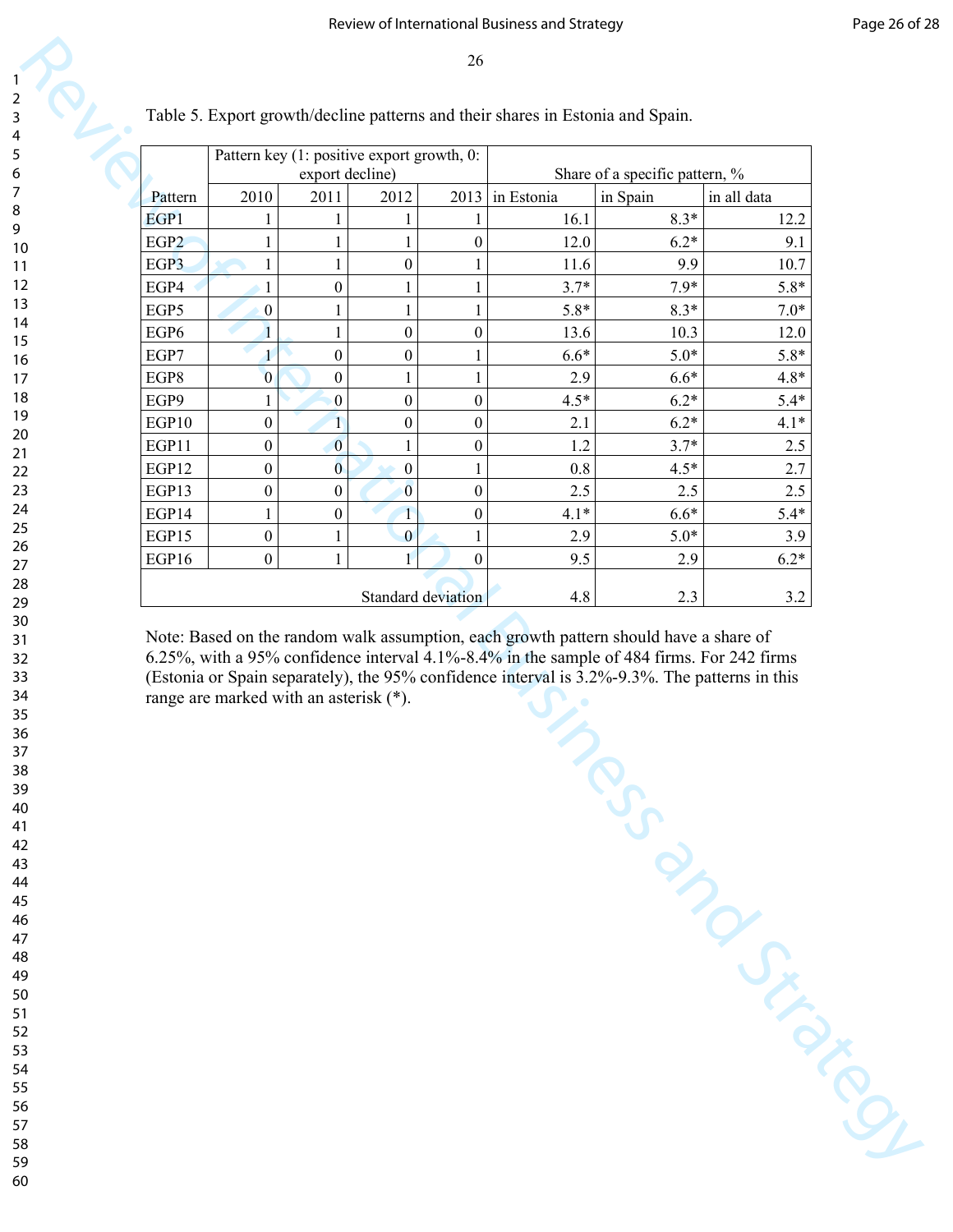| 1 (committed exporters)<br>2 (active exporters)<br>3 (experimental<br>Total<br>exporters)<br>over all<br>Estonia<br>Spain<br>Estonia<br>Spain<br>Total<br>Spain<br>Total<br>Estonia<br>Total<br>Pattern<br>28<br>5<br>15<br>24<br>11<br>16<br>11<br>4<br>4<br>EGP1<br>$\overline{3}$<br>$\mathbf{2}$<br>17<br>$\tau$<br>$\boldsymbol{7}$<br>17<br>15<br>10<br>10<br>EGP <sub>2</sub><br>6<br>9<br>5<br>25<br>13<br>9<br>14<br>19<br>4<br>EGP3<br>5<br>13<br>3<br>3<br>$\overline{18}$<br>3<br>6<br>$\overline{4}$<br>$\mathbf{1}$<br>EGP4<br>$\overline{5}$<br>$\overline{7}$<br>3<br>5<br>12<br>8<br>8<br>6<br>14<br>EGP5<br>19<br>$\overline{7}$<br>$18\,$<br>$\boldsymbol{7}$<br>17<br>$\overline{4}$<br>23<br>11<br>$10\,$<br>EGP6<br>$\overline{c}$<br>8<br>3<br>$\overline{7}$<br>8<br>$\overline{c}$<br>5<br>15<br>6<br>EGP7<br>5<br>3<br>$\mathbf{1}$<br>$\overline{4}$<br>4<br>11<br>14<br>3<br>1<br>EGP8<br>$\mathfrak{Z}$<br>$\overline{3}$<br>6<br>$\overline{4}$<br>$\overline{4}$<br>6<br>6<br>10<br>10<br>EGP9<br>$\overline{0}$<br>$\overline{4}$<br>5<br>3<br>11<br>$\mathbf{1}$<br>1<br>14<br>1<br>EGP10<br>$\overline{c}$<br>$\overline{2}$<br>$\overline{7}$<br>$\boldsymbol{0}$<br>$\mathbf{1}$<br>9<br>$\mathbf{1}$<br>$\mathbf{1}$<br>$\mathbf{1}$<br>EGP11<br>$\overline{c}$<br>$\mathbf{1}$<br>$\mathfrak{Z}$<br>9<br>9<br>$\boldsymbol{0}$<br>$\boldsymbol{0}$<br>$\mathbf{1}$<br>1<br>EGP12<br>$\overline{c}$<br>$\boldsymbol{0}$<br>$\overline{2}$<br>$\overline{2}$<br>$\mathbf{2}$<br>6<br>$\,8\,$<br>$\overline{c}$<br>$\boldsymbol{0}$<br>EGP13<br>9<br>5<br>5<br>12<br>$8\,$<br>$\boldsymbol{0}$<br>$\mathbf{2}$<br>$10\,$<br>$\mathbf{1}$<br>EGP14<br>$\overline{2}$<br>3<br>5<br>3<br>$\overline{2}$<br>$\overline{c}$<br>9<br>12<br>$\boldsymbol{0}$<br>EGP15<br>$\overline{8}$<br>$\overline{8}$<br>$\boldsymbol{7}$<br>$8\,$<br>$\mathbf{1}$<br>9<br>6<br>13<br>$\boldsymbol{0}$<br>EGP16<br>56<br>$\overline{35}$<br>154<br>$\overline{63}$<br>119<br>$\overline{67}$<br>119<br>144<br>211<br>Total<br>Note: Chi-square contingency test p-value was 0.000 for whole sample, 0.070 for Estonia,<br>and 0.138 for Spain. |  |  | Exporter type |  |  |       |
|----------------------------------------------------------------------------------------------------------------------------------------------------------------------------------------------------------------------------------------------------------------------------------------------------------------------------------------------------------------------------------------------------------------------------------------------------------------------------------------------------------------------------------------------------------------------------------------------------------------------------------------------------------------------------------------------------------------------------------------------------------------------------------------------------------------------------------------------------------------------------------------------------------------------------------------------------------------------------------------------------------------------------------------------------------------------------------------------------------------------------------------------------------------------------------------------------------------------------------------------------------------------------------------------------------------------------------------------------------------------------------------------------------------------------------------------------------------------------------------------------------------------------------------------------------------------------------------------------------------------------------------------------------------------------------------------------------------------------------------------------------------------------------------------------------------------------------------------------------------------------------------------------------------------------------------------------------------------------------------------------------------------------------------------------------------------------------------------------------------------------------------------------------------|--|--|---------------|--|--|-------|
|                                                                                                                                                                                                                                                                                                                                                                                                                                                                                                                                                                                                                                                                                                                                                                                                                                                                                                                                                                                                                                                                                                                                                                                                                                                                                                                                                                                                                                                                                                                                                                                                                                                                                                                                                                                                                                                                                                                                                                                                                                                                                                                                                                |  |  |               |  |  |       |
|                                                                                                                                                                                                                                                                                                                                                                                                                                                                                                                                                                                                                                                                                                                                                                                                                                                                                                                                                                                                                                                                                                                                                                                                                                                                                                                                                                                                                                                                                                                                                                                                                                                                                                                                                                                                                                                                                                                                                                                                                                                                                                                                                                |  |  |               |  |  | types |
| 44<br>52<br>$\overline{28}$                                                                                                                                                                                                                                                                                                                                                                                                                                                                                                                                                                                                                                                                                                                                                                                                                                                                                                                                                                                                                                                                                                                                                                                                                                                                                                                                                                                                                                                                                                                                                                                                                                                                                                                                                                                                                                                                                                                                                                                                                                                                                                                                    |  |  |               |  |  | 59    |
|                                                                                                                                                                                                                                                                                                                                                                                                                                                                                                                                                                                                                                                                                                                                                                                                                                                                                                                                                                                                                                                                                                                                                                                                                                                                                                                                                                                                                                                                                                                                                                                                                                                                                                                                                                                                                                                                                                                                                                                                                                                                                                                                                                |  |  |               |  |  |       |
| $\overline{34}$                                                                                                                                                                                                                                                                                                                                                                                                                                                                                                                                                                                                                                                                                                                                                                                                                                                                                                                                                                                                                                                                                                                                                                                                                                                                                                                                                                                                                                                                                                                                                                                                                                                                                                                                                                                                                                                                                                                                                                                                                                                                                                                                                |  |  |               |  |  |       |
| 58                                                                                                                                                                                                                                                                                                                                                                                                                                                                                                                                                                                                                                                                                                                                                                                                                                                                                                                                                                                                                                                                                                                                                                                                                                                                                                                                                                                                                                                                                                                                                                                                                                                                                                                                                                                                                                                                                                                                                                                                                                                                                                                                                             |  |  |               |  |  |       |
| 28                                                                                                                                                                                                                                                                                                                                                                                                                                                                                                                                                                                                                                                                                                                                                                                                                                                                                                                                                                                                                                                                                                                                                                                                                                                                                                                                                                                                                                                                                                                                                                                                                                                                                                                                                                                                                                                                                                                                                                                                                                                                                                                                                             |  |  |               |  |  |       |
| 23<br>26<br>20                                                                                                                                                                                                                                                                                                                                                                                                                                                                                                                                                                                                                                                                                                                                                                                                                                                                                                                                                                                                                                                                                                                                                                                                                                                                                                                                                                                                                                                                                                                                                                                                                                                                                                                                                                                                                                                                                                                                                                                                                                                                                                                                                 |  |  |               |  |  |       |
|                                                                                                                                                                                                                                                                                                                                                                                                                                                                                                                                                                                                                                                                                                                                                                                                                                                                                                                                                                                                                                                                                                                                                                                                                                                                                                                                                                                                                                                                                                                                                                                                                                                                                                                                                                                                                                                                                                                                                                                                                                                                                                                                                                |  |  |               |  |  |       |
|                                                                                                                                                                                                                                                                                                                                                                                                                                                                                                                                                                                                                                                                                                                                                                                                                                                                                                                                                                                                                                                                                                                                                                                                                                                                                                                                                                                                                                                                                                                                                                                                                                                                                                                                                                                                                                                                                                                                                                                                                                                                                                                                                                |  |  |               |  |  |       |
| 12<br>12                                                                                                                                                                                                                                                                                                                                                                                                                                                                                                                                                                                                                                                                                                                                                                                                                                                                                                                                                                                                                                                                                                                                                                                                                                                                                                                                                                                                                                                                                                                                                                                                                                                                                                                                                                                                                                                                                                                                                                                                                                                                                                                                                       |  |  |               |  |  |       |
| 13                                                                                                                                                                                                                                                                                                                                                                                                                                                                                                                                                                                                                                                                                                                                                                                                                                                                                                                                                                                                                                                                                                                                                                                                                                                                                                                                                                                                                                                                                                                                                                                                                                                                                                                                                                                                                                                                                                                                                                                                                                                                                                                                                             |  |  |               |  |  |       |
|                                                                                                                                                                                                                                                                                                                                                                                                                                                                                                                                                                                                                                                                                                                                                                                                                                                                                                                                                                                                                                                                                                                                                                                                                                                                                                                                                                                                                                                                                                                                                                                                                                                                                                                                                                                                                                                                                                                                                                                                                                                                                                                                                                |  |  |               |  |  |       |
| 26<br>19<br>30<br>484                                                                                                                                                                                                                                                                                                                                                                                                                                                                                                                                                                                                                                                                                                                                                                                                                                                                                                                                                                                                                                                                                                                                                                                                                                                                                                                                                                                                                                                                                                                                                                                                                                                                                                                                                                                                                                                                                                                                                                                                                                                                                                                                          |  |  |               |  |  |       |
|                                                                                                                                                                                                                                                                                                                                                                                                                                                                                                                                                                                                                                                                                                                                                                                                                                                                                                                                                                                                                                                                                                                                                                                                                                                                                                                                                                                                                                                                                                                                                                                                                                                                                                                                                                                                                                                                                                                                                                                                                                                                                                                                                                |  |  |               |  |  |       |
|                                                                                                                                                                                                                                                                                                                                                                                                                                                                                                                                                                                                                                                                                                                                                                                                                                                                                                                                                                                                                                                                                                                                                                                                                                                                                                                                                                                                                                                                                                                                                                                                                                                                                                                                                                                                                                                                                                                                                                                                                                                                                                                                                                |  |  |               |  |  |       |
|                                                                                                                                                                                                                                                                                                                                                                                                                                                                                                                                                                                                                                                                                                                                                                                                                                                                                                                                                                                                                                                                                                                                                                                                                                                                                                                                                                                                                                                                                                                                                                                                                                                                                                                                                                                                                                                                                                                                                                                                                                                                                                                                                                |  |  |               |  |  |       |
|                                                                                                                                                                                                                                                                                                                                                                                                                                                                                                                                                                                                                                                                                                                                                                                                                                                                                                                                                                                                                                                                                                                                                                                                                                                                                                                                                                                                                                                                                                                                                                                                                                                                                                                                                                                                                                                                                                                                                                                                                                                                                                                                                                |  |  |               |  |  |       |
| IINCSS ON DESCRIPTION                                                                                                                                                                                                                                                                                                                                                                                                                                                                                                                                                                                                                                                                                                                                                                                                                                                                                                                                                                                                                                                                                                                                                                                                                                                                                                                                                                                                                                                                                                                                                                                                                                                                                                                                                                                                                                                                                                                                                                                                                                                                                                                                          |  |  |               |  |  |       |
|                                                                                                                                                                                                                                                                                                                                                                                                                                                                                                                                                                                                                                                                                                                                                                                                                                                                                                                                                                                                                                                                                                                                                                                                                                                                                                                                                                                                                                                                                                                                                                                                                                                                                                                                                                                                                                                                                                                                                                                                                                                                                                                                                                |  |  |               |  |  |       |
|                                                                                                                                                                                                                                                                                                                                                                                                                                                                                                                                                                                                                                                                                                                                                                                                                                                                                                                                                                                                                                                                                                                                                                                                                                                                                                                                                                                                                                                                                                                                                                                                                                                                                                                                                                                                                                                                                                                                                                                                                                                                                                                                                                |  |  |               |  |  |       |